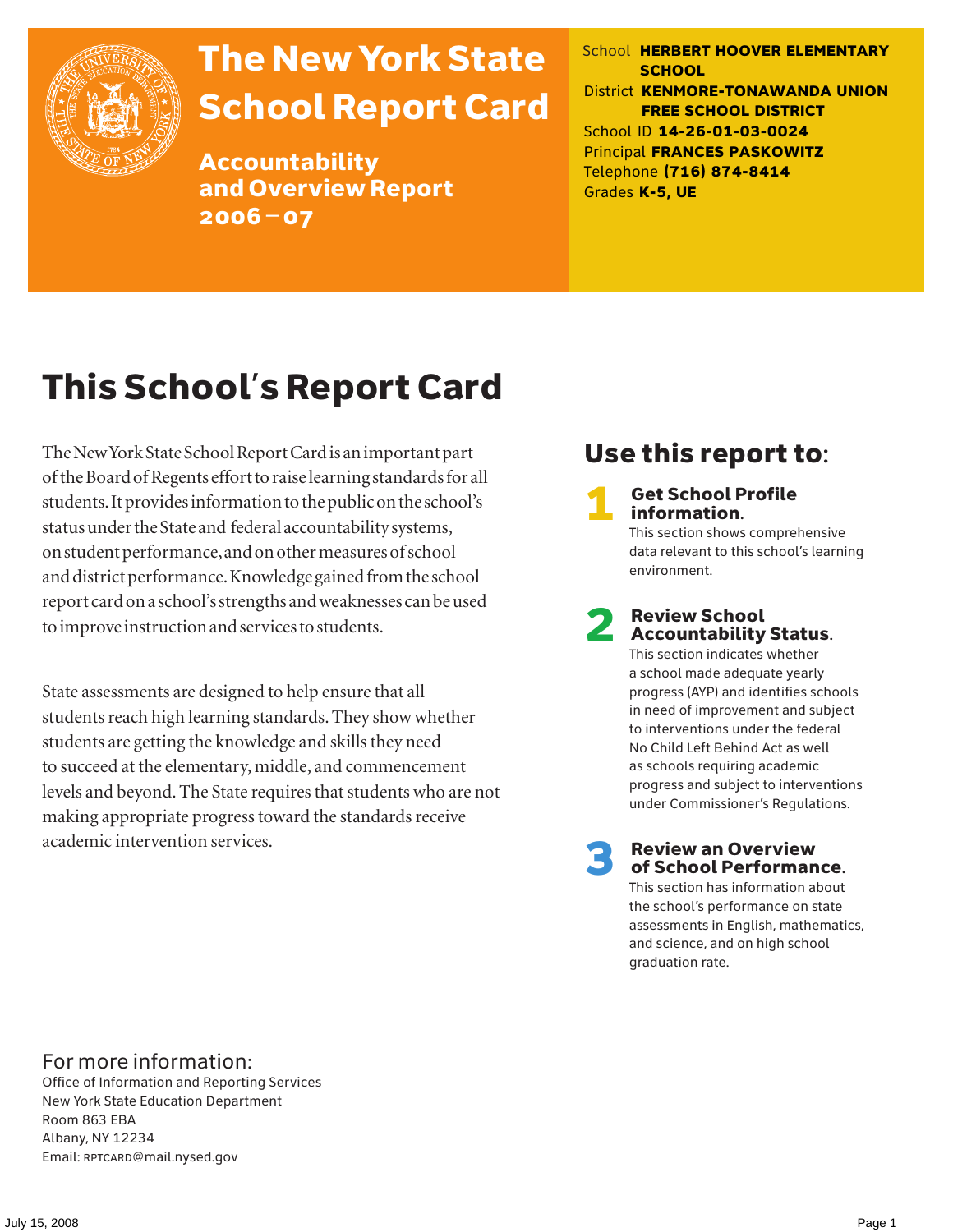School **HERBERT HOOVER ELEMENTARY SCHOOL** District **KENMORE-TONAWANDA UNION FREE**<br>School ID 14-26-01-03-0024 **District Act of Act of Act of Act of Act of Act of SCHOOL DISTRICT** School ID **14-26-01-03-0024** 

# School Profile

This section shows comprehensive data relevant to this school's learning environment, including information about enrollment, average class size, and teacher qualifications.

## Enrollment

|                            | $2004 - 05$ | $2005 - 06$ | 2006-07 |
|----------------------------|-------------|-------------|---------|
| Pre-K                      | 0           | 0           | 0       |
| Kindergarten               | 103         | 101         | 119     |
| Grade 1                    | 99          | 101         | 97      |
| Grade 2                    | 87          | 100         | 101     |
| Grade 3                    | 93          | 92          | 101     |
| Grade 4                    | 81          | 90          | 101     |
| Grade 5                    | 108         | 81          | 91      |
| Grade 6                    | 0           | 0           | 0       |
| <b>Ungraded Elementary</b> | 6           | 15          | 0       |
| Grade 7                    | 0           | $\mathbf 0$ | 0       |
| Grade 8                    | 0           | 0           | 0       |
| Grade 9                    | 0           | 0           | 0       |
| Grade 10                   | 0           | 0           | 0       |
| Grade 11                   | 0           | 0           | 0       |
| Grade 12                   | 0           | 0           | 0       |
| <b>Ungraded Secondary</b>  | 0           | 0           | 0       |
| Total K-12                 | 577         | 580         | 610     |

## Enrollment Information

*Enrollment* counts are as of Basic Educational Data System (BEDS) day, which is typically the first Wednesday of October of the school year. Students who attend BOCES programs on a part-time basis are included in a school's enrollment. Students who attend BOCES on a full-time basis or who are placed full time by the district in an out-of-district placement are not included in a school's enrollment. Students classified by schools as "pre-first" are included in first grade counts.

### Average Class Size

|                       | $2004 - 05$ | $2005 - 06$ | $2006 - 07$ |
|-----------------------|-------------|-------------|-------------|
| <b>Common Branch</b>  | 20          | 21          | 20          |
| Grade 8               |             |             |             |
| English               |             |             |             |
| <b>Mathematics</b>    |             |             |             |
| Science               |             |             |             |
| Social Studies        |             |             |             |
| Grade 10              |             |             |             |
| English               |             |             |             |
| <b>Mathematics</b>    |             |             |             |
| Science               |             |             |             |
| <b>Social Studies</b> |             |             |             |

## Average Class Size Information

*Average Class Size* is the total registration in specified classes divided by the number of those classes with registration. *Common Branch* refers to self-contained classes in Grades 1–6.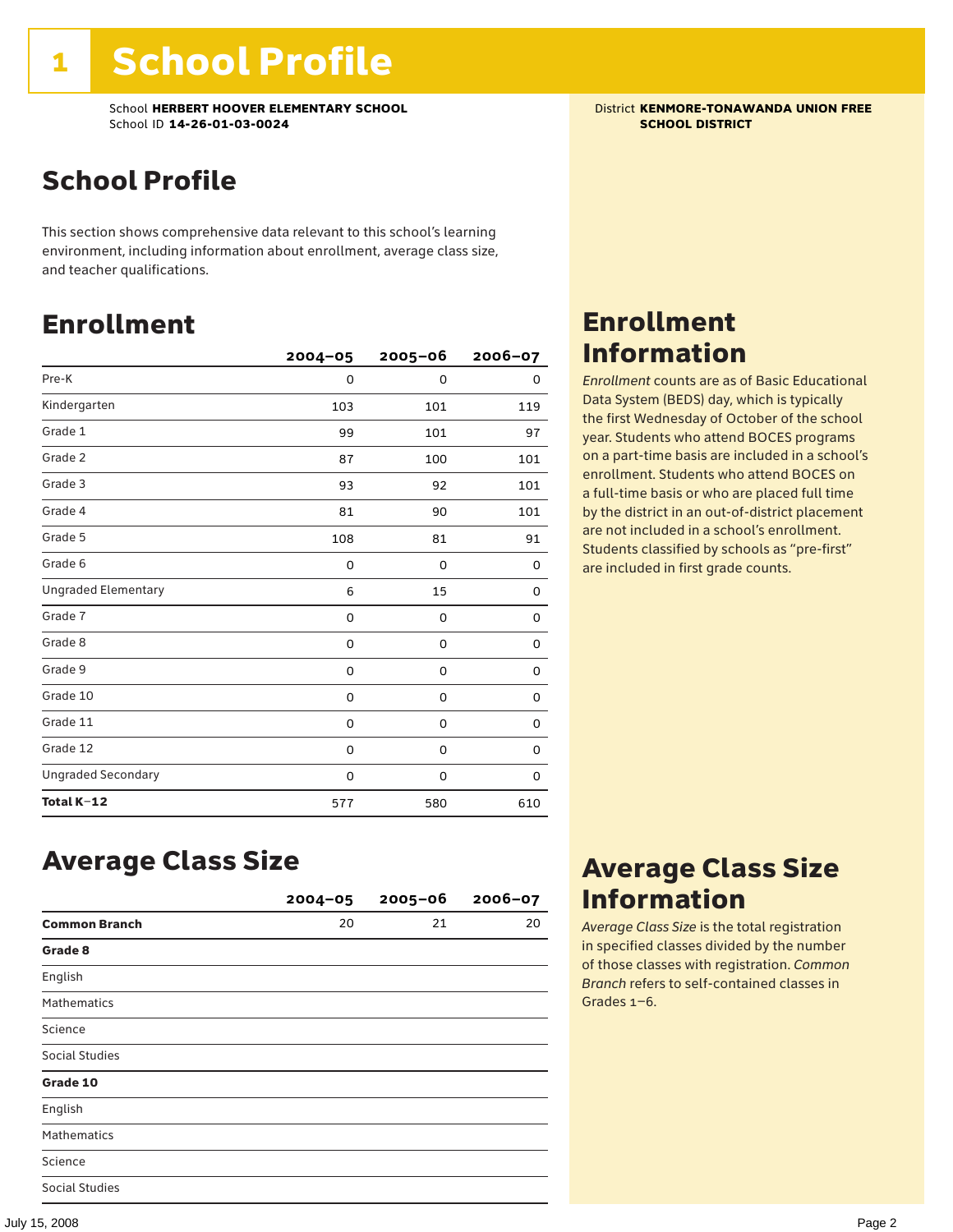# Demographic Factors

|                                                    | $2004 - 05$    |      | 2005-06 |     | 2006-07 |     |
|----------------------------------------------------|----------------|------|---------|-----|---------|-----|
|                                                    | #              | %    | #       | %   | #       | %   |
| Eligible for Free Lunch                            | 102            | 18%  | 94      | 16% | 119     | 20% |
| Reduced-Price Lunch                                | 89             | 15%  | 68      | 12% | 63      | 10% |
| Student Stability*                                 |                | 100% |         | 91% |         | 96% |
| Limited English Proficient                         | 3              | 1%   | 3       | 1%  | 6       | 1%  |
| <b>Racial/Ethnic Origin</b>                        |                |      |         |     |         |     |
| American Indian or Alaska Native                   | 3              | 1%   | 4       | 1%  | 4       | 1%  |
| <b>Black or African American</b>                   | 18             | 3%   | 16      | 3%  | 19      | 3%  |
| Hispanic or Latino                                 | 16             | 3%   | 7       | 1%  | 16      | 3%  |
| Asian or Native<br>Hawaiian/Other Pacific Islander | $\overline{2}$ | 0%   | 4       | 1%  | 3       | 0%  |
| White                                              | 538            | 93%  | 549     | 95% | 568     | 93% |
| Multiracial**                                      | N/A            | N/A  | N/A     | N/A | 0       | 0%  |

\* Not available at the district level.

\*\* Multiracial enrollment data were not collected statewide in the 2004-05 and 2005-06 school years.

### Attendance and Suspensions

|                            |   | $2003 - 04$ |   | $2004 - 05$   | $2005 - 06$ |               |
|----------------------------|---|-------------|---|---------------|-------------|---------------|
|                            | # | %           | # | $\frac{0}{0}$ | #           | $\frac{0}{0}$ |
| Annual Attendance Rate     |   | 96%         |   | 96%           |             | 96%           |
| <b>Student Suspensions</b> | O | በ%          |   | በ%            |             | 1%            |

## Demographic Factors Information

*Eligible for Free Lunch* and *Reduced*-*Price Lunch* percentages are determined by dividing the number of approved lunch applicants by the Basic Educational Data System (BEDS) enrollment in full-day Kindergarten through Grade 12. *Eligible for Free Lunch* and *Limited English Proficient* counts are used to determine *Similar Schools* groupings within a *Need*/*Resource Capacity* category. *Student Stability* is the percentage of students in the highest grade in a school who were also enrolled in that school at any time during the previous school year. (For example, if School A, which serves Grades 6–8, has 100 students enrolled in Grade 8 this year, and 92 of those 100 students were also enrolled in School A last year, the stability rate for the school is 92 percent.)

### Attendance and Suspensions Information

*Annual Attendance Rate* is determined by dividing the school's total actual attendance by the total possible attendance for a school year. A school's actual attendance is the sum of the number of students in attendance on each day the school was open during the school year. Possible attendance is the sum of the number of enrolled students who should have been in attendance on each day the school was open during the school year. *Student Suspension* rate is determined by dividing the number of students who were suspended from school (not including in-school suspensions) for one full day or longer anytime during the school year by the Basic Educational Data System (BEDS) day enrollments for that school year. A student is counted only once, regardless of whether the student was suspended one or more times during the school year.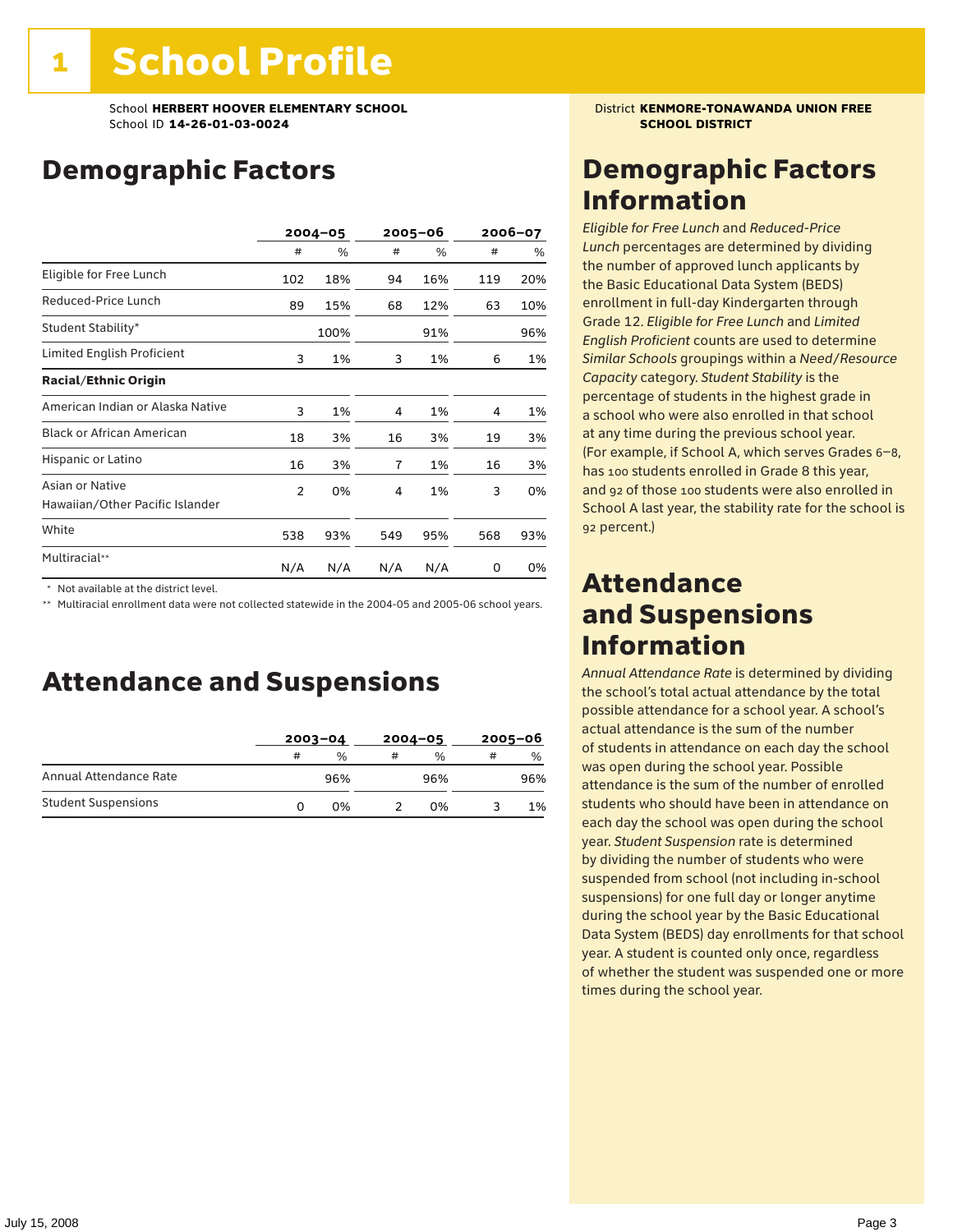School **HERBERT HOOVER ELEMENTARY SCHOOL** District **KENMORE-TONAWANDA UNION FREE**<br>School ID 14-26-01-03-0024 **District And All School District** School ID **14-26-01-03-0024** 

# Teacher Qualifications

|                                                                 | $2004 - 05$ | $2005 - 06$ | $2006 - 07$ |
|-----------------------------------------------------------------|-------------|-------------|-------------|
| <b>Total Number of Teachers</b>                                 | 39          | 41          | 43          |
| Percent with No Valid<br><b>Teaching Certificate</b>            | 0%          | 0%          | 0%          |
| Percent Teaching Out<br>of Certification                        | 0%          | 0%          | 0%          |
| Percent with Fewer Than<br>Three Years of Experience            | 3%          | 2%          | 5%          |
| Percentage with Master's Degree<br>Plus 30 Hours or Doctorate   | 3%          | 5%          | 5%          |
| Total Number of Core Classes $^\star$                           | N/A         | 165         | 63          |
| Percent Not Taught by<br><b>Highly Qualified Teachers</b>       | N/A         | 0%          | 2%          |
| <b>Total Number of Classes</b>                                  | 70          | 85          | 92          |
| Percent Taught by Teachers Without<br>Appropriate Certification | 0%          | 0%          | 0%          |

\* Data for 2004–05 were not weighted, so are not shown.

### Teacher Turnover Rate

|                                                                       | $2003 - 04$ | $2004 - 05$ | 2005-06 |
|-----------------------------------------------------------------------|-------------|-------------|---------|
| Turnover Rate of Teachers with Fewer<br>than Five Years of Experience | 0%          | በ%          | በ%      |
| Turnover Rate of All Teachers                                         | 7%          | 13%         | 5%      |

# Staff Counts

|                                       | $2004 - 05$ | $2005 - 06$ | $2006 - 07$ |
|---------------------------------------|-------------|-------------|-------------|
| <b>Total Other Professional Staff</b> |             |             |             |
| Total Paraprofessionals*              | N/A         | N/A         | N/A         |
| <b>Assistant Principals</b>           | O           |             |             |
| Principals                            |             |             |             |

\* Not available at the school level.

## Teacher Qualifications Information

The *Percent Teaching Out of Certification* is the percent doing so more than on an incidental basis; that is, the percent teaching for more than five periods per week outside certification.

*Core Classes* are primarily K-6 common branch, English, mathematics, science, social studies, art, music, and foreign languages. The number of K-6 common branch core classes is multiplied by five so that these core class counts are weighted the same as counts for middle- and secondary-level teachers who report five classes per day. To be *Highly Qualified*, a teacher must have at least a Bachelor's degree, be certified to teach in the subject area, and show subject matter competency.

### Teacher Turnover Rate Information

*Teacher Turnover Rate* for a specified school year is the number of teachers in that school year that were not teaching in the following school year divided by the number of teachers in the specified school year, expressed as a percentage.

### Staff Counts Information

*Other Professionals* includes administrators, guidance counselors, school nurses, psychologists, and other professionals who devote more than half of their time to non-teaching duties. Teachers who are shared between buildings within a district are reported on the district report only.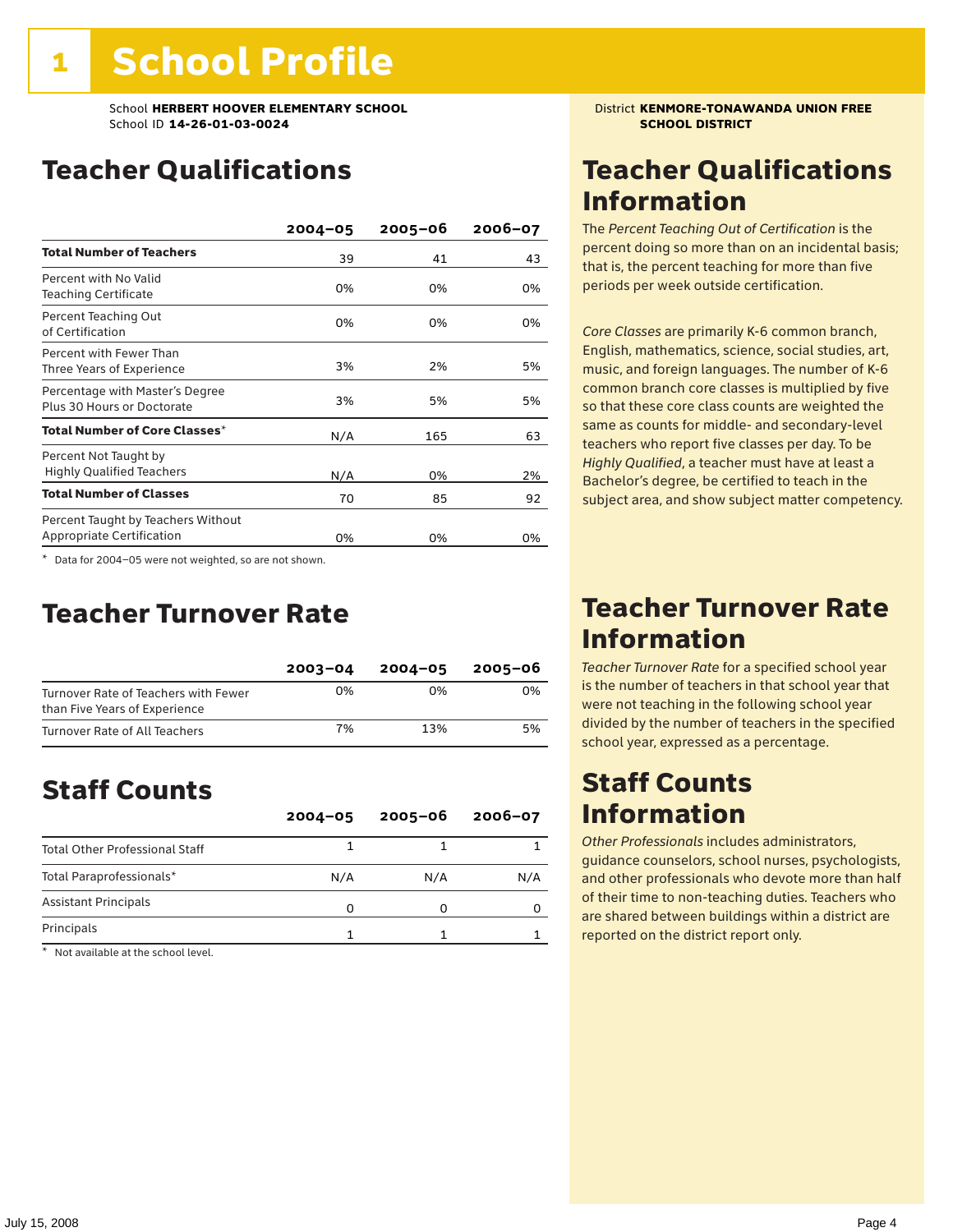# Understanding How Accountability Works in New York State

The federal No Child Left Behind (NCLB) Act requires that states develop and report on measures of student proficiency in 1) English language arts (ELA), in 2) mathematics, and on 3) a third indicator. In New York State in 2006–07, the third indicator is science at the elementary/middle level and graduation rate at the secondary level. Schools or districts that meet predefined goals on these measures are making Adequate Yearly Progress (AYP).



For more information about accountability in New York State, visit: www.emsc.nysed.gov/irts/accountability/home.shtml

### 1 English Language Arts (ELA)

To make AYP in ELA, every accountability group must make AYP. For a group to make AYP, it must meet the participation *and* the performance criteria.

### A Participation Criterion

At the elementary/middle level, 95 percent of Grades 3–8 students enrolled during the test administration period in each group with 40 or more students must be tested on the New York State Testing Program (NYSTP) in ELA or, if appropriate, the New York State English as a Second Language Achievement Test (NYSESLAT), or the New York State Alternate Assessment (NYSAA) in ELA. At the secondary level, 95 percent of seniors in 2006–07 in each accountability group with 40 or more students must have taken an English examination that meets the students' graduation requirement.

### B Performance Criterion

At the elementary/middle level, the Performance Index (PI) of each group with 30 or more continuously enrolled tested students must equal or exceed its Effective Annual Measurable Objective (AMO) or the group must make Safe Harbor. (NYSESLAT is used only for participation.) At the secondary level, the PI of each group in the 2003 cohort with 30 or more members must equal or exceed its Effective AMO or the group must make Safe Harbor. To make Safe Harbor, the PI of the group must equal or exceed its Safe Harbor Target and the group must qualify for Safe Harbor using the third indicator, science or graduation rate.

### 2 Mathematics

The same criteria for making AYP in ELA apply to mathematics. At the elementary/middle level, the measures used to determine AYP are the NYSTP and the NYSAA in mathematics. At the secondary level, the measures are mathematics examinations that meet the students' graduation requirement.

### 3 Third Indicator

In addition to English language arts and mathematics, the school must also make AYP in a third area of achievement. This means meeting the criteria in science at the elementary/middle level and the criteria in graduation rate at the secondary level.

Elementary/Middle-Level Science: To make AYP, the All Students group must meet the participation criterion *and* the performance criterion.

### A Participation Criterion

Eighty percent of students in Grades 4 and/or 8 enrolled during the test administration period in the All Students group, if it has 40 or more students, must be tested on an accountability measure. In Grade 4, the measures are the Grade 4 elementary-level science test and the Grade 4 NYSAA in science. In Grade 8 science, the measures are the Grade 8 middle-level science test, Regents science examinations, and the Grade 8 NYSAA in science.

#### B Performance Criterion

The PI of the All Students group must equal or exceed the State Science Standard (100) or the Science Progress Target.

Qualifying for Safe Harbor in Elementary/Middle-Level ELA and Math: To qualify, the PI must equal or exceed the State Science Standard or the Science Progress Target in elementary/middle-level science for that group.

Secondary-Level Graduation Rate: For a school to make AYP in graduation rate, the percent of students in the 2002 graduation-rate cohort in the All Students group earning a high school diploma by August 31, 2006 must equal or exceed the Graduation-Rate Standard (55%) or the Graduation-Rate Progress Target.

Qualifying for Safe Harbor in Secondary-Level ELA and Math: To qualify, the percent of the 2002 graduation-rate cohort earning a local diploma by August 31, 2006 must equal or exceed the Graduation-Rate Standard (55%) or the Graduation-Rate Progress Target for that group.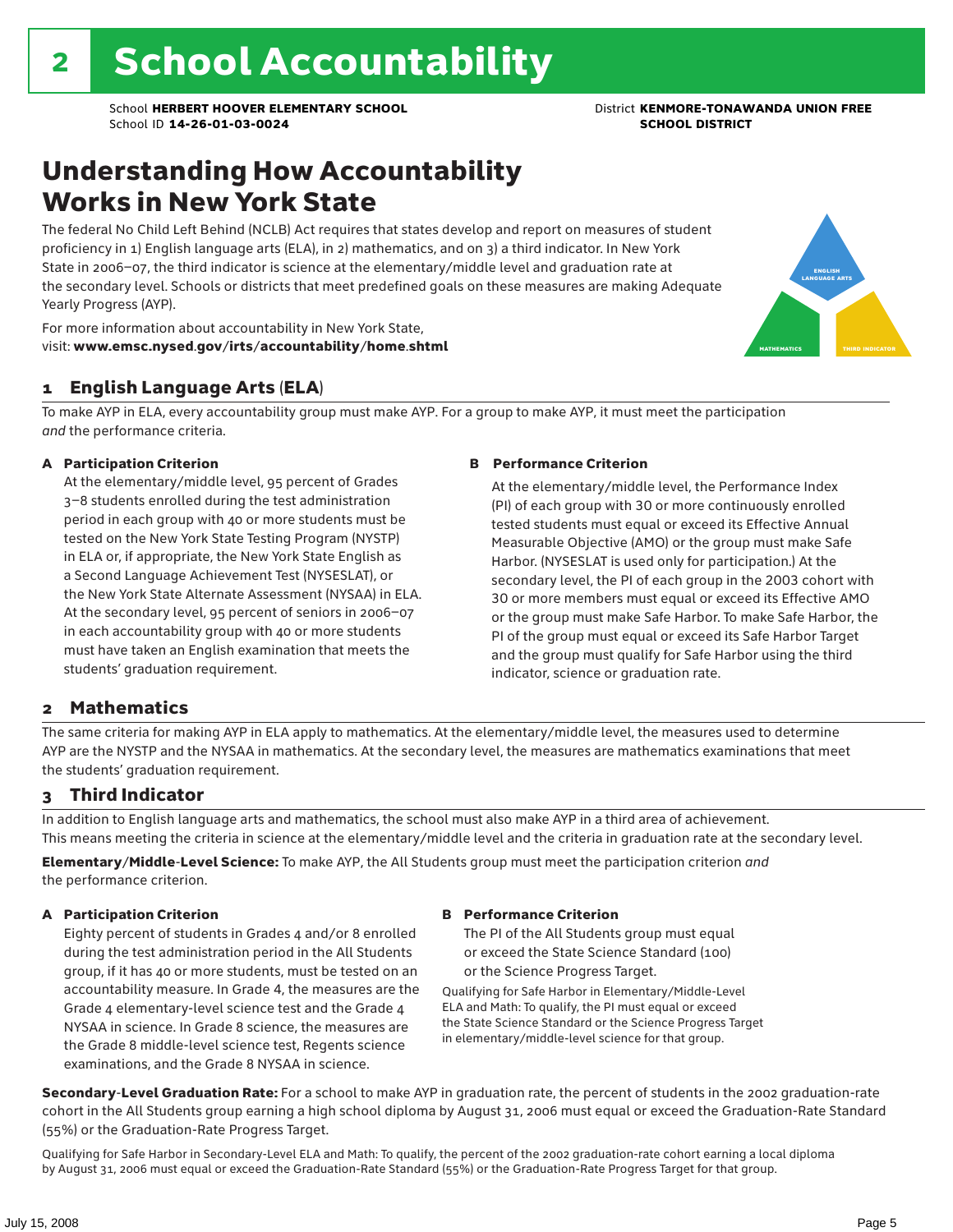# Useful Terms for Understanding Accountability

### Accountability Cohort for English and Mathematics

The 2003 school accountability cohort consists of all students who first entered Grade 9 anywhere in the 2003–04 school year, and all ungraded students with disabilities who reached their seventeenth birthday in the 2003–04 school year, who were enrolled on October 4, 2006 and did not transfer to a diploma granting program. Students who earned a high school equivalency diploma or were enrolled in an approved high school equivalency preparation program on June 30, 2007, are not included in the 2003 school accountability cohort. The 2003 district accountability cohort consists of all students in each school accountability cohort plus students who transferred within the district after BEDS day plus students who were placed outside the district by the Committee on Special Education or district administrators and who met the other requirements for cohort membership. Cohort is defined in Section 100.2 (p) (16) of the Commissioner's Regulations.

### Adequate Yearly Progress (AYP)

Adequate Yearly Progress (AYP) indicates satisfactory progress by a district or a school toward the goal of proficiency for all students.

### Annual Measurable Objective (AMO)

The Annual Measurable Objective (AMO) is the Performance Index (PI) value that signifies that an accountability group is making satisfactory progress toward the goal that 100 percent of students will be proficient in the State's learning standards for English language arts and mathematics by 2013–14. The AMOs for each grade level will be increased as specified in CR100.2(p)(14) and will reach 200 in 2013–14. (See Effective AMO for further information.)

### Continuously Enrolled Students

At the elementary/middle level, continuously enrolled students are those enrolled in the school or district on BEDS day (usually the first Wednesday in October) of the school year until the test administration period. At the secondary level, all students who meet the criteria for inclusion in the accountability cohort are considered to be continuously enrolled.

### Effective Annual Measurable Objective (Effective AMO)

The Effective Annual Measurable Objective (Effective AMO) is the Performance Index (PI) value that each accountability group within a school or district is expected to achieve to make Adequate Yearly Progress (AYP). The Effective AMO is the lowest PI that an accountability group of a given size can achieve in a subject for the group's PI not to be considered significantly different from the AMO for that subject. If an accountability group's PI equals or exceeds the Effective AMO, it is considered to have made AYP. A more complete definition of Effective AMO and a table showing the PI values that each group size must equal or exceed to make AYP are available at www.emsc.nysed.gov/irts.

### Graduation-Rate Cohort

This term is defined on the graduation-rate accountability page.

#### Performance Index (PI)

A Performance Index is a value from 0 to 200 that is assigned to an accountability group, indicating how that group performed on a required State test (or approved alternative) in English language arts, mathematics, or science. Student scores on the tests are converted to four performance levels, from Level 1 to Level 4. (See performance level definitions on the Overview Summary page.) At the elementary/middle level, the PI is calculated using the following equation:

100 × [(Count of Continuously Enrolled Tested Students Performing at Levels 2, 3, and 4 + the Count at Levels 3 and 4) ÷ Count of All Continuously Enrolled Tested Students]

At the secondary level, the PI is calculated using the following equation:

100 × [(Count of Cohort Members Performing at

Levels 2, 3, and 4 + the Count at Levels 3 and 4)  $\div$  Count of All Cohort Members]

A list of tests used to measure student performance for accountability is available at www.emsc.nysed.gov/irts.

#### Progress Target

For accountability groups below the State Standard in science or graduation rate, the Progress Target is an alternate method for making Adequate Yearly Progress (AYP) or qualifying for Safe Harbor in English language arts and mathematics based on improvement over the previous year's performance.

#### Safe Harbor

Safe Harbor provides an alternate means to demonstrate Adequate Yearly Progress (AYP) for accountability groups that do not achieve their Effective Annual Measurable Objectives (AMOs) in English or mathematics.

#### Safe Harbor Targets

The 2006–07 safe harbor targets were calculated using the following equation:

2005–06 PI + (200 – the 2005–06 PI) × 0.10

#### Science Progress Target

The elementary/middle-level 2006–07 Science Progress Target is calculated by adding one point to the 2005–06 PI. The 2007–08 Science Progress Target is calculated by adding one point to the 2006–07 PI. The 2006–07 target is provided for groups whose PI was below the State Science Standard in 2006–07.

#### Science Standard

The criterion value that represents a minimally satisfactory performance in science. In 2006–07, the State Science Standard at the elementary/middle level is a Performance Index (PI) of 100. The Commissioner may raise the State Science Standard at his discretion in future years.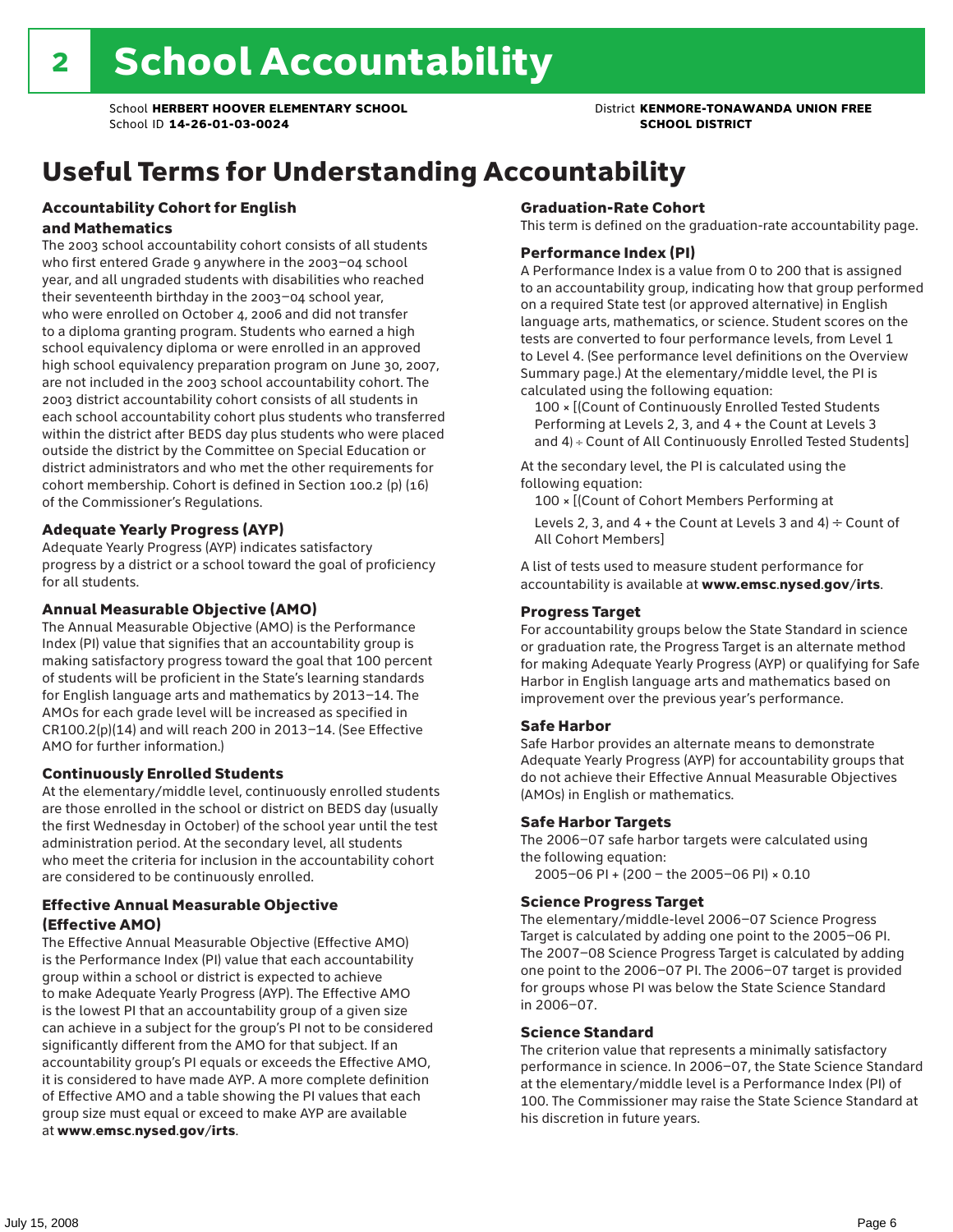# Understanding Your School Accountability Status

The list below defines the school status categories applied to each accountability measure under New York State's accountability system, which is divided into a Federal Title I component and a State component. Accountability measures for schools at the elementary/middle level are English language arts (ELA), mathematics, and science; at the secondary level, they are ELA, mathematics, and graduation rate. A school may be assigned a different status for different accountability measures. The overall status of a school is the status assigned to the school for the accountability measure with the most advanced designation in the hierarchy. If the school receives Title I funds, it is the most advanced designation in the Title I hierarchy, unless the school is in good standing under Title I but identified as SRAP under the State hierarchy. A school that does not receive Title I funding in a school year does not have a federal status in that year; however, all schools (except charter schools) receive a state status even if they do not receive Title I funding. Schools in improvement status under Title I must provide school choice for their students; those in need of improvement in year 2 and beyond must also provide Supplemental Education Services to eligible students. Other consequences for schools not in good standing can be found at: www.emsc.nysed.gov/irts/school-accountability/about.shtml.

| <b>Federal Title I Status</b><br>(Applies to all New York State schools receiving Title I funds)                                                                                                                                                                                                             | <b>New York State Status</b><br>(Applies to all New York State public schools except charter schools)                                                                                                                                                                                                           |
|--------------------------------------------------------------------------------------------------------------------------------------------------------------------------------------------------------------------------------------------------------------------------------------------------------------|-----------------------------------------------------------------------------------------------------------------------------------------------------------------------------------------------------------------------------------------------------------------------------------------------------------------|
| School in Good Standing<br>Restructuring, Restructuring, Requiring Academic Progress, or as a School Under Registration Review.                                                                                                                                                                              | A school is considered to be in good standing if it has not been identified as a School in Need of Improvement, in Corrective Action, Planning for                                                                                                                                                              |
| School in Need of Improvement (Year 1)<br>A school that has not made AYP on the same accountability<br>measure for two consecutive years while receiving Title I funds<br>is considered a School in Need of Improvement (Year 1) for the<br>following year.                                                  | <b>School Requiring Academic Progress (Year 1)</b><br>A school that has not made AYP on the same accountability<br>measure for two consecutive years is considered a School<br>Requiring Academic Progress (Year 1) for the following year.                                                                     |
| <b>School in Need of Improvement (Year 2)</b><br>A School in Need of Improvement (Year 1) that does not make<br>AYP on the accountability measure for which it was identified<br>is considered a School in Need of Improvement (Year 2) for the<br>following year, if it continues to receive Title I funds. | <b>School Requiring Academic Progress (Year 2)</b><br>A School Requiring Academic Progress (Year 1) that does not<br>make AYP on the accountability measure for which it was identified<br>is considered a School Requiring Academic Progress (Year 2) for<br>the following year.                               |
| <b>School in Corrective Action</b><br>A School in Need of Improvement (Year 2) that does not make<br>AYP on the accountability measure for which it was identified is<br>considered a School in Corrective Action for the following year,<br>if it continues to receive Title I funds.                       | <b>School Requiring Academic Progress (Year 3)</b><br>A School Requiring Academic Progress (Year 2) that does not<br>make AYP on the accountability measure for which it was identified<br>is considered a School Requiring Academic Progress (Year 3) for<br>the following year.                               |
| <b>School Planning for Restructuring</b><br>A School in Corrective Action that does not make AYP on the<br>accountability measure for which it was identified is considered<br>a School Planning for Restructuring for the following year, if it<br>continues to receive Title I funds.                      | <b>School Requiring Academic Progress (Year 4)</b><br>A School Requiring Academic Progress (Year 3) that does not<br>make AYP on the accountability measure for which it was identified<br>is considered a School Requiring Academic Progress (Year 4) for<br>the following year.                               |
| School Restructuring (Year 1)<br>A School Planning for Restructuring that does not make<br>AYP on the accountability measure for which it was identified is<br>considered a School Restructuring (Year 1) for the following year,<br>if it continues to receive Title I funds.                               | <b>School Requiring Academic Progress (Year 5 and above)</b><br>A School Requiring Academic Progress (Year 4 and above) that does not<br>make AYP on the accountability measure for which it was identified is<br>considered a School Requiring Academic Progress (Year 5 and above) for<br>the following year. |
| School Restructuring (Year 2 and above)<br>A School Restructuring (Year 1 and above) that does not make<br>AYP on the accountability measure for which it was identified<br>is considered a School Restructuring (Year 2 and above) for the<br>following year, if it continues to receive Title I funds.     |                                                                                                                                                                                                                                                                                                                 |

Pending - A school's status is "Pending" if the school requires special evaluation procedures and they have not yet been completed.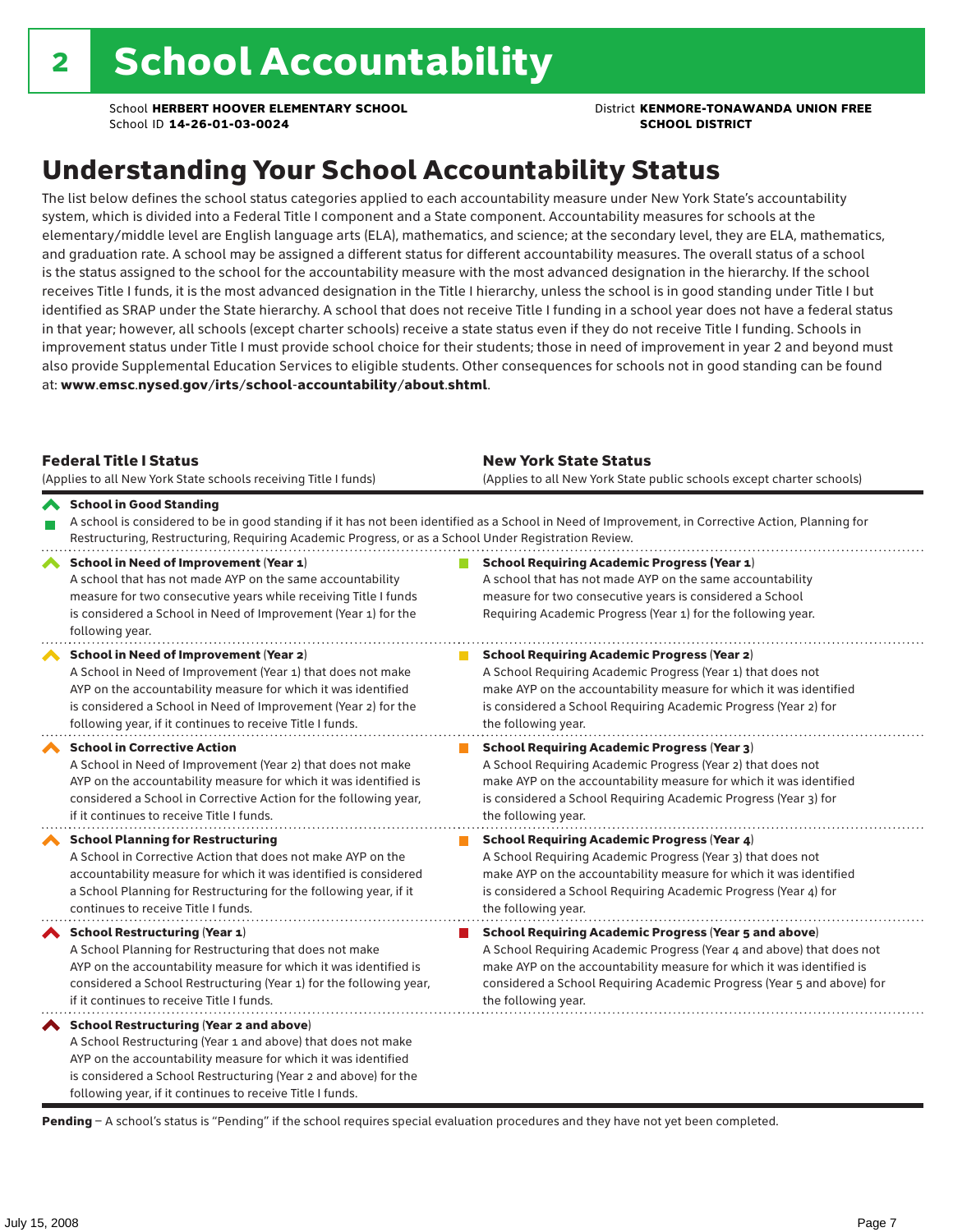# 2 School Accountability

School **HERBERT HOOVER ELEMENTARY SCHOOL** District **KENMORE-TONAWANDA UNION FREE**<br>School ID 14-26-01-03-0024 **District SCHOOL DISTRICT** School ID **14-26-01-03-0024** 

### Summary

| <b>Overall Accountability</b> | <b>Good Standing</b>                |                                |                                                         |             |  |  |  |  |
|-------------------------------|-------------------------------------|--------------------------------|---------------------------------------------------------|-------------|--|--|--|--|
| Status (2007-08)              |                                     | <b>Elementary/Middle Level</b> | <b>Secondary Level</b>                                  |             |  |  |  |  |
|                               | ELA                                 | Good Standing                  | ELA                                                     |             |  |  |  |  |
|                               | Math                                | Good Standing                  | Math                                                    |             |  |  |  |  |
|                               | Science<br><b>Contract Contract</b> | Good Standing                  | <b>Graduation Rate</b>                                  |             |  |  |  |  |
| <b>Title I Part A Funding</b> |                                     |                                | <b>Years the School Received Title I Part A Funding</b> |             |  |  |  |  |
|                               | $2005 - 06$                         |                                | $2006 - 07$                                             | $2007 - 08$ |  |  |  |  |
|                               | <b>NO</b>                           |                                | NO.                                                     | NO.         |  |  |  |  |

### On which accountability measures did this school make Adequate Yearly Progress (AYP) and which groups made AYP on each measure?

|                                                     | <b>Elementary/Middle Level</b> |               |               | <b>Secondary Level</b> |             |                        |  |
|-----------------------------------------------------|--------------------------------|---------------|---------------|------------------------|-------------|------------------------|--|
|                                                     | English                        |               |               | English                |             |                        |  |
| <b>Student Groups</b>                               | Language Arts                  | Mathematics   | Science       | Language Arts          | Mathematics | <b>Graduation Rate</b> |  |
| <b>All Students</b>                                 | V                              |               | V             |                        |             |                        |  |
| <b>Ethnicity</b>                                    |                                |               |               |                        |             |                        |  |
| American Indian or Alaska Native                    |                                |               |               |                        |             |                        |  |
| <b>Black or African American</b>                    |                                |               |               |                        |             |                        |  |
| Hispanic or Latino                                  |                                |               |               |                        |             |                        |  |
| Asian or Native Hawaiian/Other Pacific<br>Islander  |                                |               |               |                        |             |                        |  |
| White                                               | ✔                              | V             |               |                        |             |                        |  |
| Multiracial                                         |                                |               |               |                        |             |                        |  |
| <b>Other Groups</b>                                 |                                |               |               |                        |             |                        |  |
| <b>Students with Disabilities</b>                   | V                              | V             |               |                        |             |                        |  |
| Limited English Proficient                          |                                |               |               |                        |             |                        |  |
| <b>Economically Disadvantaged</b>                   | V                              | V             |               |                        |             |                        |  |
| <b>Student groups making</b><br>AYP in each subject | $\vee$ 4 of 4                  | $\vee$ 4 of 4 | $\vee$ 1 of 1 |                        |             |                        |  |

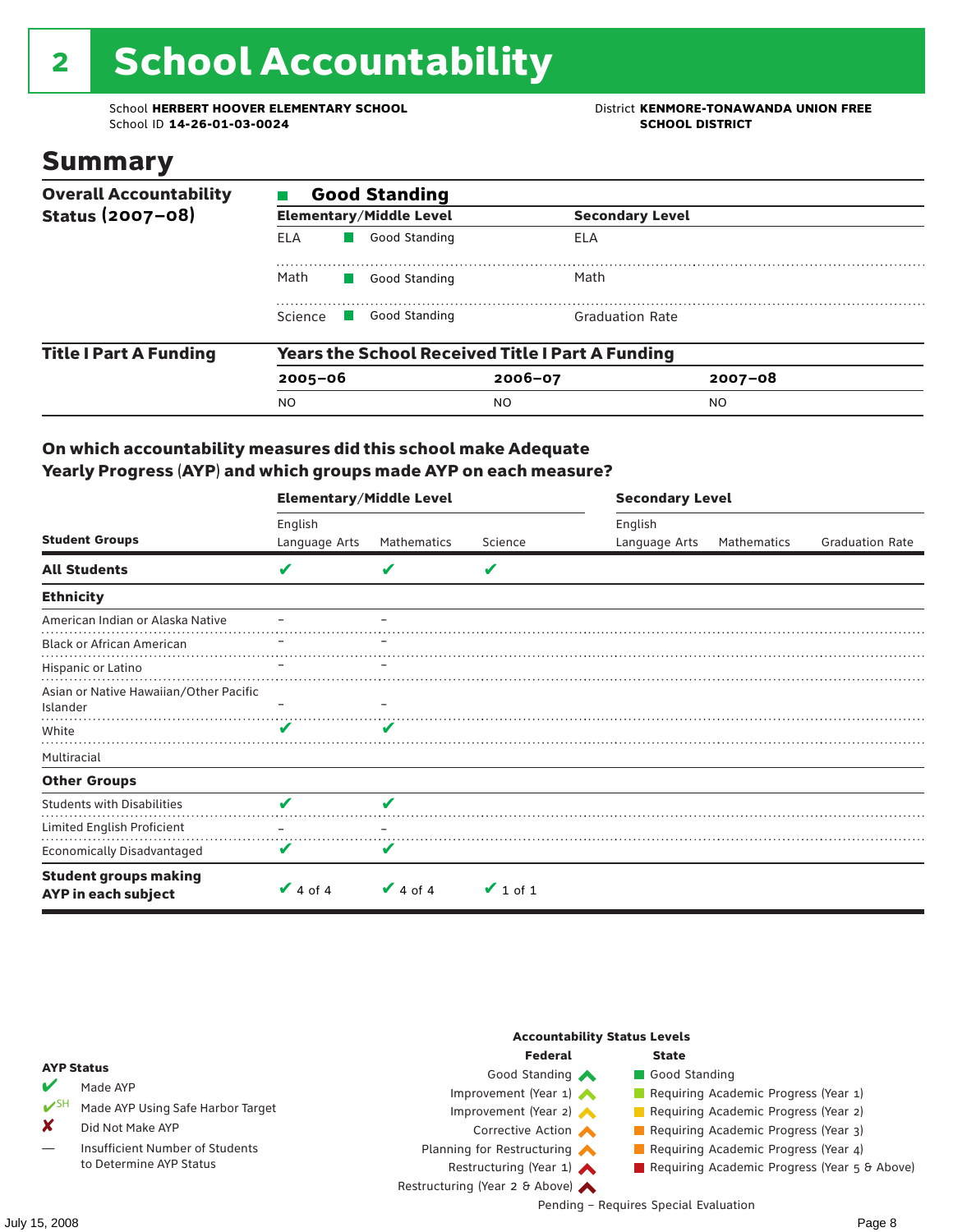# **Elementary/Middle-Level English Language Arts**

| <b>Accountability Status</b><br>for This Subject<br>$(2007 - 08)$ |        | Good Standing                                          |
|-------------------------------------------------------------------|--------|--------------------------------------------------------|
| <b>Accountability Measures</b>                                    | 4 of 4 | Student groups making AYP in English Language Arts     |
|                                                                   | v      | Made AYP                                               |
| <b>Prospective Status</b>                                         |        | This school will be in good standing in 2008-09. [101] |

### How did students in each accountability group perform on **elementary/middle-level English Language Arts accountability measures?**

|                                                            |               |           | Participation <sup>2</sup> |           | Test Performance <sup>3</sup> |           | <b>Performance Objectives</b> |             |  |
|------------------------------------------------------------|---------------|-----------|----------------------------|-----------|-------------------------------|-----------|-------------------------------|-------------|--|
| <b>Student Group</b>                                       |               | Met       | Percentage                 | Met       | Performance                   | Effective | Safe Harbor Target            |             |  |
| (Total: Continuous Enrollment) <sup>1</sup>                | <b>Status</b> | Criterion | <b>Tested</b>              | Criterion | Index                         | AMO       | 2006-07                       | $2007 - 08$ |  |
| All Students (295:291)                                     | V             | V         | 99%                        | V         | 178                           | 116       |                               |             |  |
| <b>Ethnicity</b>                                           |               |           |                            |           |                               |           |                               |             |  |
| American Indian or Alaska Native<br>(2:2)                  |               |           |                            |           |                               |           |                               |             |  |
| <b>Black or African American</b><br>(9:9)                  |               |           |                            |           |                               |           |                               |             |  |
| Hispanic or Latino (4:4)                                   |               |           |                            |           |                               |           |                               |             |  |
| Asian or Native Hawaiian/Other Pacific<br>Islander $(1:1)$ |               |           |                            |           |                               |           |                               |             |  |
| White (279:275)                                            | ✔             | V         | 99%                        | V         | 178                           | 115       |                               |             |  |
| Multiracial (0:0)                                          |               |           |                            |           |                               |           |                               |             |  |
| <b>Other Groups</b>                                        |               |           |                            |           |                               |           |                               |             |  |
| Students with Disabilities <sup>4</sup>                    |               |           |                            |           |                               |           |                               |             |  |
| (39:39)                                                    | ✔             |           |                            | V         | 131                           | 106       |                               |             |  |
| Limited English Proficient <sup>5</sup>                    |               |           |                            |           |                               |           |                               |             |  |
| (2:0)                                                      |               |           |                            |           |                               |           |                               |             |  |
| Economically Disadvantaged<br>(100:96)                     | V             | v         | 98%                        | V         | 173                           | 112       |                               |             |  |
| <b>Final AYP Determination</b>                             | $\vee$ 4 of 4 |           |                            |           |                               |           |                               |             |  |

#### **NOTES**

- <sup>1</sup> These data show the count of students enrolled during the test administration period (used for Participation) followed by the count of continuously enrolled tested students (used for Performance). For accountability calculations,
- students who were excused from testing for medical reasons are not included in the enrollment count. <sup>2</sup> Groups with fewer than 40 students enrolled during the test administration period are not required to meet the participation criterion. If the participation rate of a group fell below 95 percent in 2006–07, the enrollment shown is the sum of 2005–06 and 2006–07 enrollments and the percent tested is the weighted average
- of the participation rates over those two years.<br><sup>3</sup> For schools with fewer than 30 continuously enrolled tested students in the All Students group in 2006–07, data for 2005–06 and 2006–07 were combined to determine counts and PIs. For schools with 30 or more continuously enrolled students in the All Students group in 2006–07, student groups with fewer than 30
- continuously enrolled tested students are not required to meet the performance criterion. <sup>4</sup> If the school failed to make AYP solely because of the performance of students with disabilities, met the 95% participation requirement for this group, and would meet or exceed the AMO for this subject if 34 points were added to the PI, then the school is considered to have made AYP for students with disabilities.
- $5$  If the count of LEP students is equal to or greater than 30, former LEP students are also included in the performance calculations.
- ‡ This student group did not make AYP in science; therefore, it did not qualify for Safe Harbor.
- Made AYP
	- Made AYP Using Safe Harbor Target
- X Did Not Make AYP
- Insufficient Number of Students to Determine AYP Status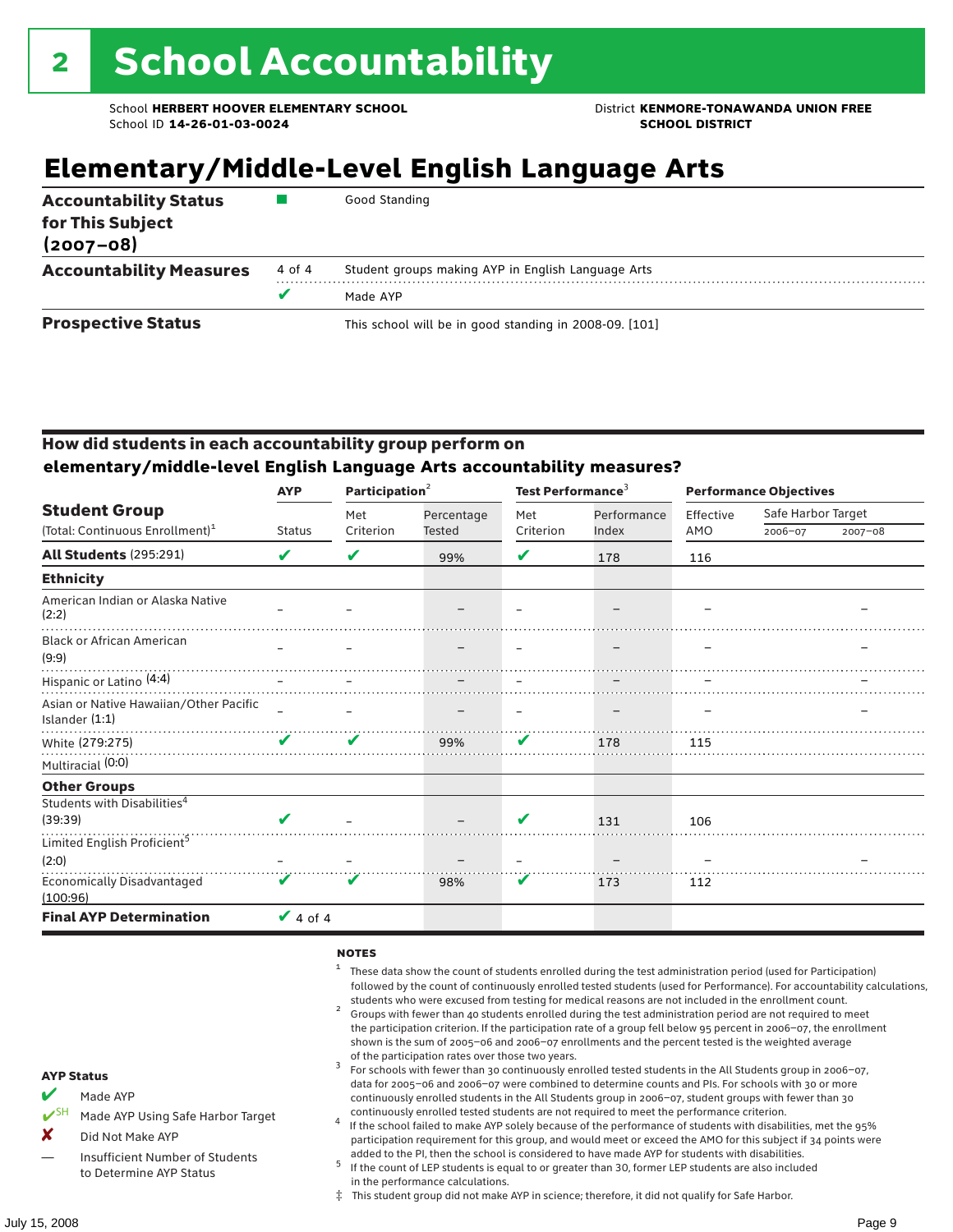# **Elementary/Middle-Level Mathematics**

| <b>Accountability Status</b><br>for This Subject<br>$(2007 - 08)$ |        | Good Standing                                          |
|-------------------------------------------------------------------|--------|--------------------------------------------------------|
| <b>Accountability Measures</b>                                    | 4 of 4 | Student groups making AYP in Mathematics               |
|                                                                   |        | Made AYP                                               |
| <b>Prospective Status</b>                                         |        | This school will be in good standing in 2008-09. [101] |

### How did students in each accountability group perform on **elementary/middle-level Mathematics accountability measures?**

|                                                          | <b>AYP</b>                 | Participation <sup>2</sup> |            | Test Performance <sup>3</sup> |             | <b>Performance Objectives</b> |                    |         |
|----------------------------------------------------------|----------------------------|----------------------------|------------|-------------------------------|-------------|-------------------------------|--------------------|---------|
| <b>Student Group</b>                                     |                            | Met                        | Percentage | Met                           | Performance | Effective                     | Safe Harbor Target |         |
| (Total: Continuous Enrollment) <sup>1</sup>              | <b>Status</b>              | Criterion                  | Tested     | Criterion                     | Index       | AMO                           | 2006-07            | 2007-08 |
| <b>All Students (296:290)</b>                            | $\boldsymbol{\mathcal{U}}$ | V                          | 100%       | V                             | 187         | 80                            |                    |         |
| <b>Ethnicity</b>                                         |                            |                            |            |                               |             |                               |                    |         |
| American Indian or Alaska Native<br>(2:2)                |                            |                            |            |                               |             |                               |                    |         |
| <b>Black or African American</b><br>(8:8)                |                            |                            |            |                               |             |                               |                    |         |
| Hispanic or Latino (4:4)                                 |                            |                            |            |                               |             |                               |                    |         |
| Asian or Native Hawaiian/Other Pacific<br>Islander (1:1) |                            |                            |            |                               |             |                               |                    |         |
| White (281:275)                                          | $\boldsymbol{\mathcal{U}}$ | ✔                          | 100%       | V                             | 187         | 79                            |                    |         |
| Multiracial (0:0)                                        |                            |                            |            |                               |             |                               |                    |         |
| <b>Other Groups</b>                                      |                            |                            |            |                               |             |                               |                    |         |
| Students with Disabilities <sup>4</sup><br>(39:38)       | V                          |                            |            | $\overline{\mathbf{v}}$       | 153         | 70                            |                    |         |
| Limited English Proficient <sup>5</sup>                  |                            |                            |            |                               |             |                               |                    |         |
| (2:1)                                                    |                            |                            |            |                               |             |                               |                    |         |
| <b>Economically Disadvantaged</b><br>(100:96)            | V                          | V                          | 100%       | V                             | 191         | 76                            |                    |         |
| <b>Final AYP Determination</b>                           | $\vee$ 4 of 4              |                            |            |                               |             |                               |                    |         |

#### **NOTES**

- <sup>1</sup> These data show the count of students enrolled during the test administration period (used for Participation) followed by the count of continuously enrolled tested students (used for Performance). For accountability calculations,
- students who were excused from testing for medical reasons are not included in the enrollment count.<br><sup>2</sup> Groups with fewer than 40 students enrolled during the test administration period are not required to meet the participation criterion. If the participation rate of a group fell below 95 percent in 2006–07, the enrollment shown is the sum of 2005–06 and 2006–07 enrollments and the percent tested is the weighted average
- of the participation rates over those two years.<br><sup>3</sup> For schools with fewer than 30 continuously enrolled tested students in the All Students group in 2006–07, data for 2005–06 and 2006–07 were combined to determine counts and PIs. For schools with 30 or more continuously enrolled students in the All Students group in 2006–07, student groups with fewer than 30
- continuously enrolled tested students are not required to meet the performance criterion. <sup>4</sup> If the school failed to make AYP solely because of the performance of students with disabilities, met the 95% participation requirement for this group, and would meet or exceed the AMO for this subject if 34 points were added to the PI, then the school is considered to have made AYP for students with disabilities.
- $5$  If the count of LEP students is equal to or greater than 30, former LEP students are also included in the performance calculations.
- ‡ This student group did not make AYP in science; therefore, it did not qualify for Safe Harbor.
- Made AYP
	- Made AYP Using Safe Harbor Target
- X Did Not Make AYP
- Insufficient Number of Students to Determine AYP Status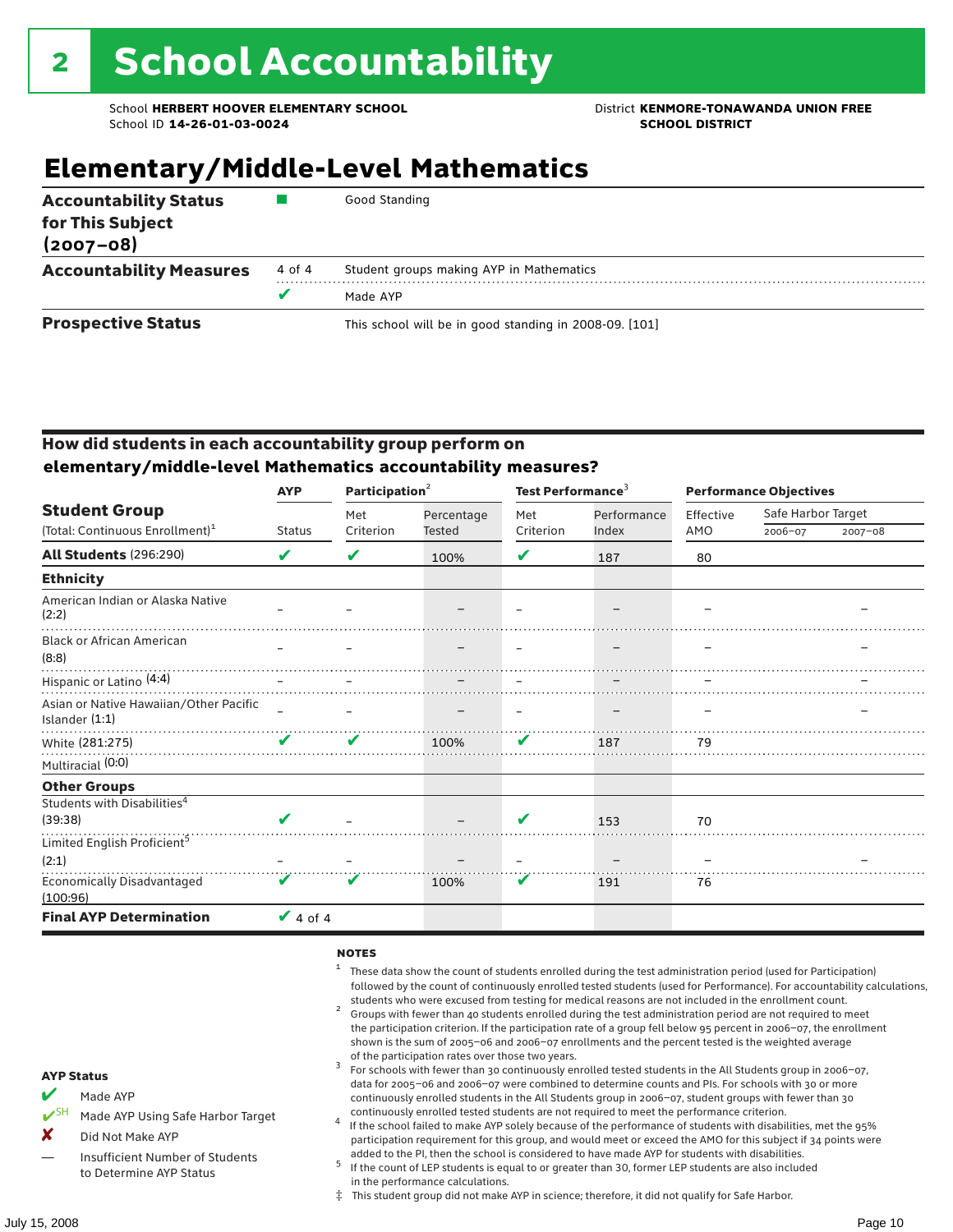School **HERBERT HOOVER ELEMENTARY SCHOOL** District **KENMORE-TONAWANDA UNION FREE**<br>School ID 14-26-01-03-0024 **District** School ID 14-26-01-03-0024 School ID **14-26-01-03-0024** 

# Elementary/Middle-Level Science

| <b>Accountability Status</b>   |        | Good Standing                                          |
|--------------------------------|--------|--------------------------------------------------------|
| for This Subject               |        |                                                        |
| $(2007 - 08)$                  |        |                                                        |
| <b>Accountability Measures</b> | 1 of 1 | Student groups making AYP in Science                   |
|                                |        | Made AYP                                               |
| <b>Prospective Status</b>      |        | This school will be in good standing in 2008-09. [101] |

### How did students in each accountability group perform on elementary/middle-level science accountability measures?

|                                                                                                                                                                            | <b>AYP</b>                 |                                                                                                                                                                                                                                                                                                                                                                                                                                                                                                                                                                                                                                                                                                                                                                                                                                                                                                                                                                                                                                                                                                                                                                                                                                            | Participation <sup>2</sup> |            | Test Performance <sup>3</sup> |             | <b>Performance Objectives</b> |                 |             |
|----------------------------------------------------------------------------------------------------------------------------------------------------------------------------|----------------------------|--------------------------------------------------------------------------------------------------------------------------------------------------------------------------------------------------------------------------------------------------------------------------------------------------------------------------------------------------------------------------------------------------------------------------------------------------------------------------------------------------------------------------------------------------------------------------------------------------------------------------------------------------------------------------------------------------------------------------------------------------------------------------------------------------------------------------------------------------------------------------------------------------------------------------------------------------------------------------------------------------------------------------------------------------------------------------------------------------------------------------------------------------------------------------------------------------------------------------------------------|----------------------------|------------|-------------------------------|-------------|-------------------------------|-----------------|-------------|
| <b>Student Group</b>                                                                                                                                                       |                            | Safe Harbor                                                                                                                                                                                                                                                                                                                                                                                                                                                                                                                                                                                                                                                                                                                                                                                                                                                                                                                                                                                                                                                                                                                                                                                                                                | Met                        | Percentage | Met                           | Performance | State                         | Progress Target |             |
| (Total: Continuous Enrollment) <sup>1</sup>                                                                                                                                |                            | <b>Status Oualification</b>                                                                                                                                                                                                                                                                                                                                                                                                                                                                                                                                                                                                                                                                                                                                                                                                                                                                                                                                                                                                                                                                                                                                                                                                                | Criterion                  | Tested     | Criterion                     | Index       | Standard                      | 2006-07         | $2007 - 08$ |
| All Students (93:90)                                                                                                                                                       | $\boldsymbol{\mathcal{U}}$ | <b>Oualified</b>                                                                                                                                                                                                                                                                                                                                                                                                                                                                                                                                                                                                                                                                                                                                                                                                                                                                                                                                                                                                                                                                                                                                                                                                                           | V                          | 99%        | $\mathbf v$                   | 196         | 100                           |                 |             |
| <b>Ethnicity</b>                                                                                                                                                           |                            |                                                                                                                                                                                                                                                                                                                                                                                                                                                                                                                                                                                                                                                                                                                                                                                                                                                                                                                                                                                                                                                                                                                                                                                                                                            |                            |            |                               |             |                               |                 |             |
| American Indian or Alaska Native<br>(2:2)                                                                                                                                  |                            |                                                                                                                                                                                                                                                                                                                                                                                                                                                                                                                                                                                                                                                                                                                                                                                                                                                                                                                                                                                                                                                                                                                                                                                                                                            |                            |            |                               |             |                               |                 |             |
| <b>Black or African American</b><br>(0:0)                                                                                                                                  |                            |                                                                                                                                                                                                                                                                                                                                                                                                                                                                                                                                                                                                                                                                                                                                                                                                                                                                                                                                                                                                                                                                                                                                                                                                                                            |                            |            |                               |             |                               |                 |             |
| Hispanic or Latino (2:2)                                                                                                                                                   |                            |                                                                                                                                                                                                                                                                                                                                                                                                                                                                                                                                                                                                                                                                                                                                                                                                                                                                                                                                                                                                                                                                                                                                                                                                                                            |                            |            |                               |             |                               |                 |             |
| Asian or Native Hawaiian/Other Pacific<br>Islander (0:0)                                                                                                                   |                            |                                                                                                                                                                                                                                                                                                                                                                                                                                                                                                                                                                                                                                                                                                                                                                                                                                                                                                                                                                                                                                                                                                                                                                                                                                            |                            |            |                               |             |                               |                 |             |
| White (89:86)                                                                                                                                                              |                            | Qualified                                                                                                                                                                                                                                                                                                                                                                                                                                                                                                                                                                                                                                                                                                                                                                                                                                                                                                                                                                                                                                                                                                                                                                                                                                  | V                          | 99%        | V                             | 197         | 100                           |                 |             |
| Multiracial (0:0)                                                                                                                                                          |                            |                                                                                                                                                                                                                                                                                                                                                                                                                                                                                                                                                                                                                                                                                                                                                                                                                                                                                                                                                                                                                                                                                                                                                                                                                                            |                            |            |                               |             |                               |                 |             |
| <b>Other Groups</b>                                                                                                                                                        |                            |                                                                                                                                                                                                                                                                                                                                                                                                                                                                                                                                                                                                                                                                                                                                                                                                                                                                                                                                                                                                                                                                                                                                                                                                                                            |                            |            |                               |             |                               |                 |             |
| <b>Students with Disabilities</b><br>(12:12)                                                                                                                               |                            |                                                                                                                                                                                                                                                                                                                                                                                                                                                                                                                                                                                                                                                                                                                                                                                                                                                                                                                                                                                                                                                                                                                                                                                                                                            |                            |            |                               |             |                               |                 |             |
| Limited English Proficient <sup>4</sup><br>(0:0)                                                                                                                           |                            |                                                                                                                                                                                                                                                                                                                                                                                                                                                                                                                                                                                                                                                                                                                                                                                                                                                                                                                                                                                                                                                                                                                                                                                                                                            |                            |            |                               |             |                               |                 |             |
| <b>Economically Disadvantaged</b><br>(32:30)                                                                                                                               |                            |                                                                                                                                                                                                                                                                                                                                                                                                                                                                                                                                                                                                                                                                                                                                                                                                                                                                                                                                                                                                                                                                                                                                                                                                                                            |                            |            | V                             | 190         | 100                           |                 |             |
| <b>Final AYP Determination</b>                                                                                                                                             | $\vee$ 1 of 1              |                                                                                                                                                                                                                                                                                                                                                                                                                                                                                                                                                                                                                                                                                                                                                                                                                                                                                                                                                                                                                                                                                                                                                                                                                                            |                            |            |                               |             |                               |                 |             |
| <b>AYP Status</b><br>V<br>Made AYP<br>$V^{SH}$<br>Made AYP Using Safe Harbor Target<br>X<br>Did Not Make AYP<br>Insufficient Number of Students<br>to Determine AYP Status |                            | <b>NOTES</b><br>1<br>These data show the count of students enrolled during the test administration period (used for Participation)<br>followed by the count of continuously enrolled tested students (used for Performance). For accountability calculations,<br>students who were excused from testing for medical reasons are not included in the enrollment count.<br>$\overline{a}$<br>Groups with fewer than 40 students enrolled during the test administration period are not required to meet<br>the participation criterion. If the participation rate of a group fell below 80 percent in 2006-07, the enrollment<br>shown is the sum of 2005-06 and 2006-07 enrollments and the percent tested is the weighted average of the<br>participation rates over those two years.<br>3<br>Groups with fewer than 30 continuously enrolled tested students are not required to meet the performance criterion.<br>For schools with fewer than 30 continuously enrolled tested students in 2006-07, data for 2005-06 and 2006-07<br>were combined to determine counts and performance indices.<br>If the count of LEP students is equal to or greater than 30, former LEP students are also included<br>in the performance calculations. |                            |            |                               |             |                               |                 |             |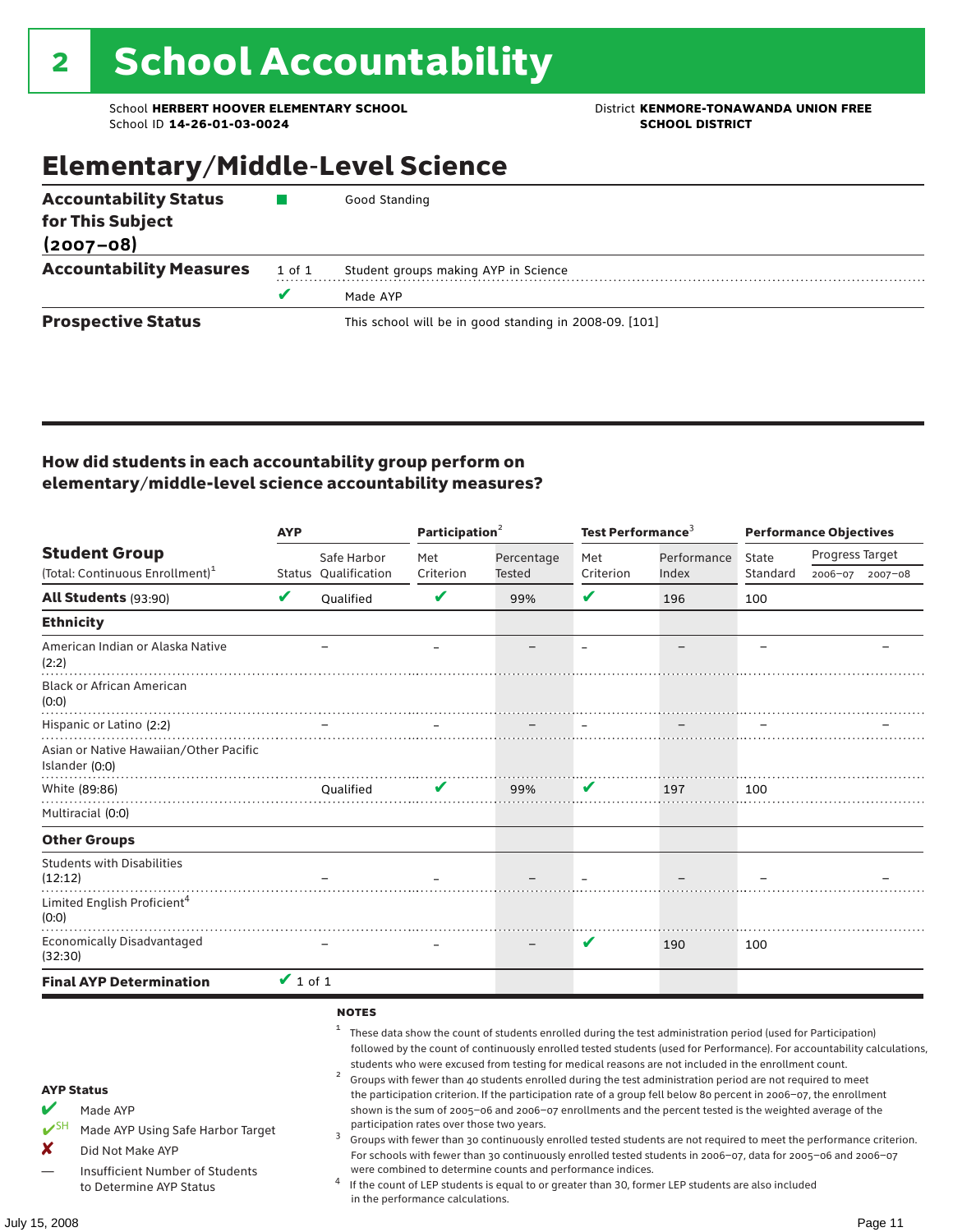## Summary of 2006–07 School Performance

Performance on the State assessments in English language arts, mathematics, and science at the elementary and middle levels is reported in terms of mean scores and the percentage of tested students scoring at or above Level 2, Level 3, and Level 4. Performance on the State assessments in ELA and mathematics at the secondary level is reported in terms of the percentage of students in a cohort scoring at these levels.

|                              | Percentage of students that<br>scored at or above Level 3 | Total<br>Tested |      |
|------------------------------|-----------------------------------------------------------|-----------------|------|
| <b>English Language Arts</b> | 0%                                                        | 50%             | 100% |
| Grade 3                      | 83%                                                       |                 | 102  |
| Grade 4                      | 76%                                                       |                 | 91   |
| Grade 5                      | 84%                                                       |                 | 91   |
| <b>Mathematics</b>           |                                                           |                 |      |
| Grade 3                      | 86%                                                       |                 | 103  |
| Grade 4                      | 90%                                                       |                 | 90   |
| Grade 5                      | 88%                                                       |                 | 93   |
| <b>Science</b>               |                                                           |                 |      |
| Grade 4                      | 97%                                                       |                 | 91   |

### About the Performance Level Descriptors

#### Level 1: Not Meeting Learning Standards.

Student performance does not demonstrate an understanding of the content expected in the subject and grade level.

#### Level 2: Partially Meeting Learning Standards.

Student performance demonstrates a partial understanding of the content expected in the subject and grade level.

#### Level 3: Meeting Learning Standards.

Student performance demonstrates an understanding of the content expected in the subject and grade level.

#### Level 4: Meeting Learning Standards with Distinction.

Student performance demonstrates a thorough understanding of the content expected in the subject and grade level.

### How are Need/Resource Capacity (N/RC) categories determined?

Districts are divided into high, average, and low need categories based on their ability to meet the special needs of their students with local resources. Districts in the high need category are subdivided into four categories based on enrollment size and, in some cases, number of students per square mile. More information about the categories can be found in the *Report to the Governor and the Legislature on the Educational Status of the State's Schools* at www.emsc.nysed.gov/irts.

#### What are Similar Schools?

In this section, this school's performance is compared with that of similar schools.

Within each N/RC category, the Department identifies Similar Schools: schools that serve similar students and have similar resources. Each school report card compares the school's performance with that of similar schools. The following factors are considered in grouping schools: a) the grade level served by the school and b) rates of student poverty and limited English proficiency. Student poverty levels are indicated by determining the percentage of children in each school who participate in the free-lunch program. By combining these factors, a measure of student need is created and used to place schools into relatively low (lowest quartile), relatively high (highest quartile), and typical (mid-range) groups.

### This School's Similar Schools Group: **14**

All schools in this group are elementary level schools in school districts with average student needs in relation to district resource capacity. The schools in this group are in the middle range of student needs for elementary level schools in these districts.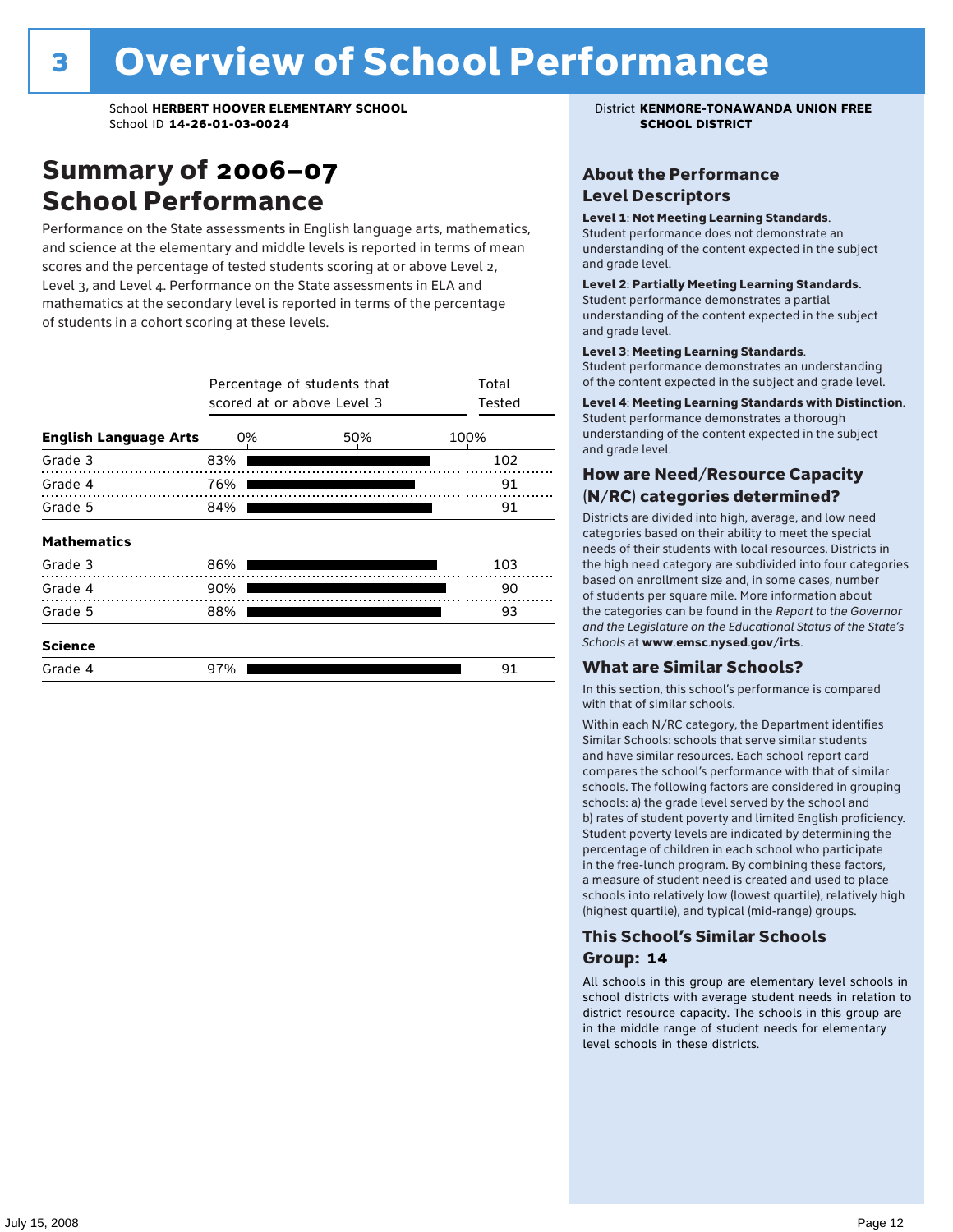# **This School's Results in Grade 3 English Language Arts**

|                                                           |        | <b>This School</b>              |            |                      | <b>Similar Schools</b>          |         |        |  |  |
|-----------------------------------------------------------|--------|---------------------------------|------------|----------------------|---------------------------------|---------|--------|--|--|
|                                                           |        | Percentage scoring at level(s): |            |                      | Percentage scoring at level(s): |         |        |  |  |
|                                                           |        | $2 - 4$                         | $3 - 4$    | 4                    | $2 - 4$                         | $3 - 4$ | 4      |  |  |
| 2007 Mean Score: 677                                      | Range: | 616-780                         | 650-780    | 730-780              |                                 |         |        |  |  |
| 2006 Mean Score: 675<br>$\blacksquare$ 2006-07<br>2005-06 | 100%   | 95% 96%                         | 83%<br>72% |                      | 95% 94%                         | 76% 75% |        |  |  |
|                                                           |        |                                 |            | 12% 8%               |                                 |         | 12% 8% |  |  |
| Number of Tested Students:                                |        | 89<br>97                        | 85<br>67   | 12<br>$\overline{7}$ |                                 |         |        |  |  |

|                                                    |        | 2006-07 School Year |                                 |     | 2005-06 School Year |         |                                 |    |
|----------------------------------------------------|--------|---------------------|---------------------------------|-----|---------------------|---------|---------------------------------|----|
| <b>Results by</b>                                  | Total  |                     | Percentage scoring at level(s): |     | Total               |         | Percentage scoring at level(s): |    |
| <b>Student Group</b>                               | Tested | $2 - 4$             | $3 - 4$                         | 4   | Tested              | $2 - 4$ | $3 - 4$                         | 4  |
| <b>All Students</b>                                | 102    | 95%                 | 83%                             | 12% | 93                  | 96%     | 72%                             | 8% |
| Female                                             | 47     | 98%                 | 87%                             | 15% | 34                  | 100%    | 85%                             | 6% |
| Male                                               | 55     | 93%                 | 80%                             | 9%  | 59                  | 93%     | 64%                             | 8% |
| American Indian or Alaska Native                   |        |                     |                                 |     | $\overline{2}$      |         |                                 |    |
| <b>Black or African American</b>                   | 6      |                     |                                 |     |                     |         |                                 |    |
| Hispanic or Latino                                 |        |                     |                                 |     | 1                   |         |                                 |    |
| Asian or Native Hawaiian/Other<br>Pacific Islander | 1      |                     |                                 |     |                     |         |                                 |    |
| White                                              | 95     | 95%                 | 83%                             | 12% | 90                  |         |                                 |    |
| Multiracial                                        |        |                     |                                 |     |                     |         |                                 |    |
| Small Group Totals                                 |        | 100%                | 86%                             | 14% | 93                  | 96%     | 72%                             | 8% |
| <b>General-Education Students</b>                  | 91     | 99%                 | 93%                             | 13% | 80                  | 96%     | 75%                             | 9% |
| <b>Students with Disabilities</b>                  | 11     | 64%                 | 0%                              | 0%  | 13                  | 92%     | 54%                             | 0% |
| English Proficient                                 | 102    | 95%                 | 83%                             | 12% | 93                  | 96%     | 72%                             | 8% |
| Limited English Proficient                         |        |                     |                                 |     |                     |         |                                 |    |
| Economically Disadvantaged                         | 38     | 95%                 | 84%                             | 8%  | 34                  | 97%     | 62%                             | 6% |
| Not Disadvantaged                                  | 64     | 95%                 | 83%                             | 14% | 59                  | 95%     | 78%                             | 8% |
| Migrant                                            |        |                     |                                 |     |                     |         |                                 |    |
| Not Migrant                                        | 102    | 95%                 | 83%                             | 12% | 93                  | 96%     | 72%                             | 8% |
|                                                    |        |                     |                                 |     |                     |         |                                 |    |

NOTES<br>The – symbol indicates that data for a group of students have been suppressed. If a group has fewer than five students,<br>data for that group and the next smallest group(s) are suppressed to protect the privacy of indi

| <b>Other</b>                                                                                         | 2006-07 School Year |                             |         |                | 2005-06 School Year                  |                             |         |                                           |
|------------------------------------------------------------------------------------------------------|---------------------|-----------------------------|---------|----------------|--------------------------------------|-----------------------------|---------|-------------------------------------------|
| <b>Assessments</b>                                                                                   | Total               | Number scoring at level(s): |         |                | Total                                | Number scoring at level(s): |         |                                           |
|                                                                                                      | Tested              | $2 - 4$                     | $3 - 4$ | $\overline{4}$ | Tested                               | $2 - 4$                     | $3 - 4$ | 4                                         |
| New York State Alternate Assessment<br>(NYSAA): Grade 3 Equivalent                                   |                     |                             |         |                | New NYSAA were developed in 2007, so |                             |         | 2006 and 2007 results cannot be compared. |
| New York State English as a Second<br>Language Achievement Test (NYSESLAT) <sup>t</sup> :<br>Grade 3 |                     | N/A                         | N/A     | N/A            | N/A                                  | N/A                         | N/A     | N/A                                       |

† These counts represent recently arrived LEP students who used the NYSESLAT to fulfill the English language arts participation requirement.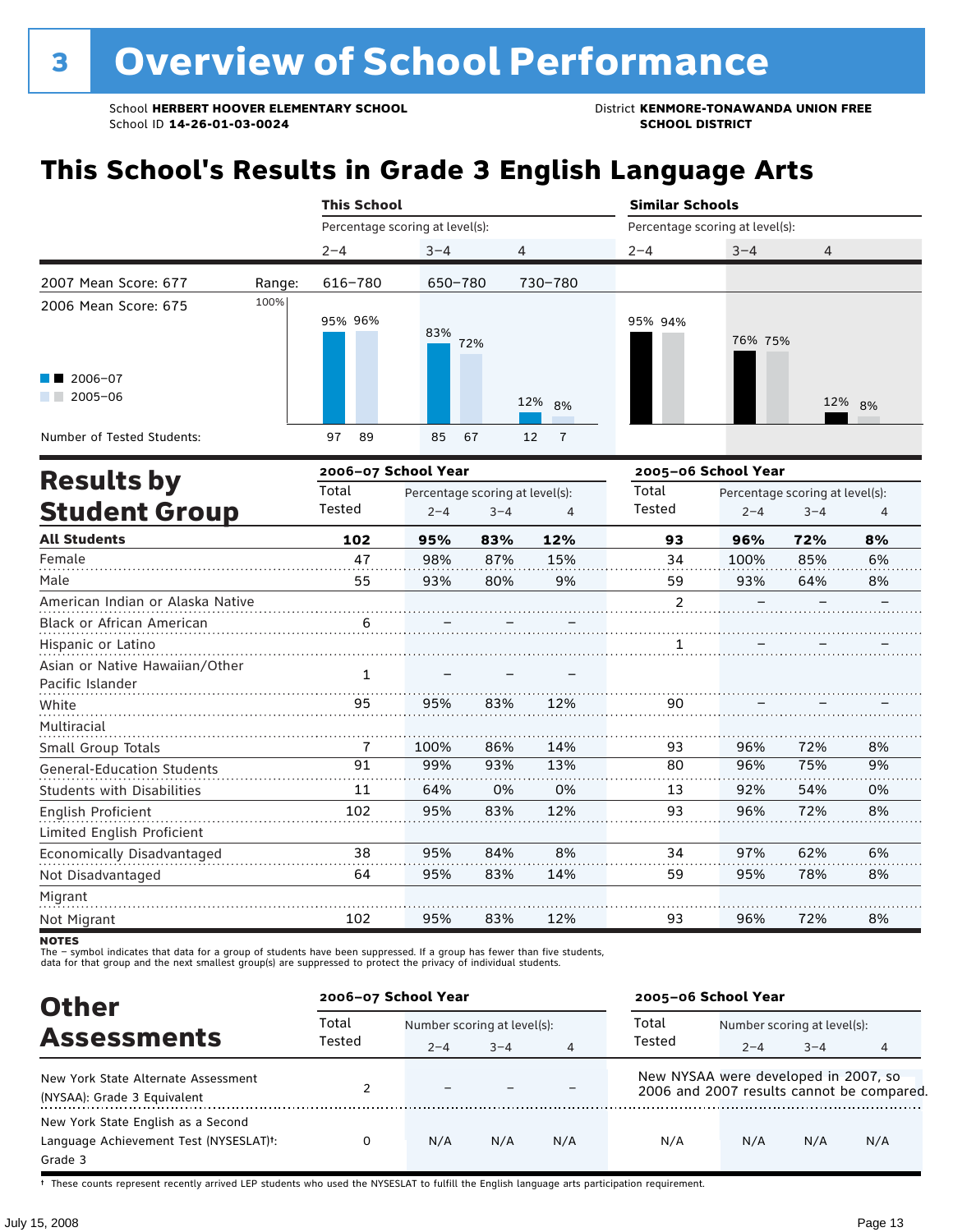School **HERBERT HOOVER ELEMENTARY SCHOOL** District **KENMORE-TONAWANDA UNION FREE**<br>School ID 14-26-01-03-0024 **District** School ID 14-26-01-03-0024 School ID **14-26-01-03-0024** 

# **This School's Results in Grade 3 Mathematics**

|                                                               |        | <b>This School</b>              |                                 |            | <b>Similar Schools</b>          |                                 |         |  |  |
|---------------------------------------------------------------|--------|---------------------------------|---------------------------------|------------|---------------------------------|---------------------------------|---------|--|--|
|                                                               |        | Percentage scoring at level(s): |                                 |            | Percentage scoring at level(s): |                                 |         |  |  |
|                                                               |        | $2 - 4$                         | $3 - 4$                         | 4          | $2 - 4$                         | $3 - 4$                         | 4       |  |  |
| 2007 Mean Score: 688                                          | Range: | 624-770                         | 650-770                         | 703-770    |                                 |                                 |         |  |  |
| 2006 Mean Score: 684<br>$\blacksquare$ 2006-07<br>$2005 - 06$ | 100%   | 97% 97%                         | 86% 88%                         | 34% 32%    | 98% 97%                         | 90% 87%                         | 29% 25% |  |  |
| Number of Tested Students:                                    |        | 94<br>100                       | 89<br>85                        | 35<br>- 31 |                                 |                                 |         |  |  |
|                                                               |        | 2006-07 School Year             |                                 |            | 2005-06 School Year             |                                 |         |  |  |
| <b>Results by</b>                                             |        | Total                           | Percentage scoring at level(s). |            | Total                           | Percentage scoring at level(s). |         |  |  |

| <b>Results by</b>                 | Total           |         | Percentage scoring at level(s): |     | Total  | Percentage scoring at level(s): |         |     |
|-----------------------------------|-----------------|---------|---------------------------------|-----|--------|---------------------------------|---------|-----|
| <b>Student Group</b>              | Tested          | $2 - 4$ | $3 - 4$                         | 4   | Tested | $2 - 4$                         | $3 - 4$ | 4   |
| <b>All Students</b>               | 103             | 97%     | 86%                             | 34% | 97     | 97%                             | 88%     | 32% |
| Female                            | 47              | 96%     | 87%                             | 38% | 37     | 97%                             | 86%     | 41% |
| Male                              | 56              | 98%     | 86%                             | 30% | 60     | 97%                             | 88%     | 27% |
| American Indian or Alaska Native  |                 |         |                                 |     | 2      |                                 |         |     |
| <b>Black or African American</b>  | 6               |         |                                 |     | 2      |                                 |         |     |
| Hispanic or Latino                |                 |         |                                 |     |        |                                 |         |     |
| Asian or Native Hawaiian/Other    | 1               |         |                                 |     |        |                                 |         |     |
| Pacific Islander                  |                 |         |                                 |     |        |                                 |         |     |
| White                             | 96              | 97%     | 85%                             | 36% | 92     | 98%                             | 88%     | 33% |
| Multiracial                       |                 |         |                                 |     |        |                                 |         |     |
| Small Group Totals                | 7               | 100%    | 100%                            | 0%  | 5      | 80%                             | 80%     | 20% |
| <b>General-Education Students</b> | $\overline{92}$ | 99%     | 93%                             | 38% | 84     | 98%                             | 88%     | 35% |
| <b>Students with Disabilities</b> | 11              | 82%     | 27%                             | 0%  | 13     | 92%                             | 85%     | 15% |
| English Proficient                | 102             |         |                                 |     | 97     | 97%                             | 88%     | 32% |
| Limited English Proficient        | 1               |         |                                 |     |        |                                 |         |     |
| Economically Disadvantaged        | 39              | 97%     | 92%                             | 41% | 38     | 97%                             | 89%     | 21% |
| Not Disadvantaged                 | 64              | 97%     | 83%                             | 30% | 59     | 97%                             | 86%     | 39% |
| Migrant                           |                 |         |                                 |     |        |                                 |         |     |
| Not Migrant                       | 103             | 97%     | 86%                             | 34% | 97     | 97%                             | 88%     | 32% |

**NOTES** 

| <b>Other</b>                                                       | 2006-07 School Year |          |                                     |   | 2005-06 School Year                                                               |         |                                        |  |
|--------------------------------------------------------------------|---------------------|----------|-------------------------------------|---|-----------------------------------------------------------------------------------|---------|----------------------------------------|--|
| <b>Assessments</b>                                                 | Total<br>Tested     | $2 - 4$  | Number scoring at level(s):<br>$-4$ | 4 | Total<br>Tested                                                                   | $2 - 4$ | Number scoring at level(s):<br>$3 - 4$ |  |
| New York State Alternate Assessment<br>(NYSAA): Grade 3 Equivalent |                     | $\equiv$ |                                     |   | New NYSAA were developed in 2007, so<br>2006 and 2007 results cannot be compared. |         |                                        |  |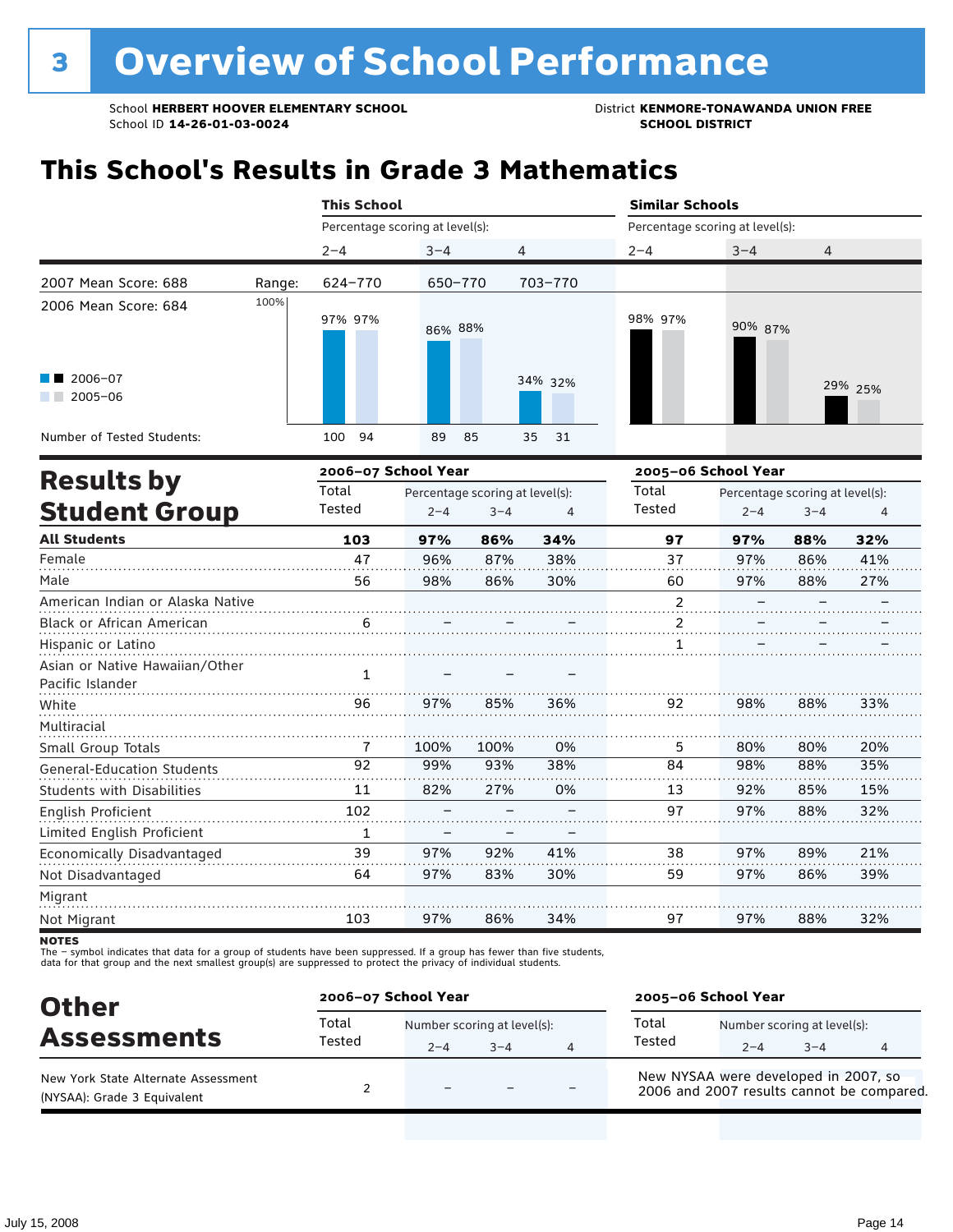# **This School's Results in Grade 4 English Language Arts**

|                                                    |        | <b>This School</b>              |                                 |         | <b>Similar Schools</b>                   |         |       |  |  |
|----------------------------------------------------|--------|---------------------------------|---------------------------------|---------|------------------------------------------|---------|-------|--|--|
|                                                    |        | Percentage scoring at level(s): |                                 |         | Percentage scoring at level(s):          |         |       |  |  |
|                                                    |        | $2 - 4$                         | $3 - 4$                         | 4       | $2 - 4$                                  | $3 - 4$ | 4     |  |  |
| 2007 Mean Score: 671                               | Range: | 612-775                         | 650-775                         | 716-775 |                                          |         |       |  |  |
| 2006 Mean Score: 671<br>$2006 - 07$<br>$2005 - 06$ | 100%   | 95% 99%                         | 76% 81%                         | 5% 10%  | 95% 94%                                  | 77% 75% | 9% 9% |  |  |
| Number of Tested Students:                         |        | 89<br>86                        | 69<br>-73                       | 5<br>9  |                                          |         |       |  |  |
| <b>Results by</b>                                  |        | 2006-07 School Year             |                                 |         | 2005-06 School Year                      |         |       |  |  |
|                                                    |        | Total                           | Percentage scoring at level(s). |         | Total<br>Percentage scoring at level(s). |         |       |  |  |

| RESULLS DY                        | Total          |         | Percentage scoring at level(s): |     |               | Percentage scoring at level(s): |         |     |
|-----------------------------------|----------------|---------|---------------------------------|-----|---------------|---------------------------------|---------|-----|
| <b>Student Group</b>              | Tested         | $2 - 4$ | $3 - 4$                         | 4   | Tested        | $2 - 4$                         | $3 - 4$ | 4   |
| <b>All Students</b>               | 91             | 95%     | 76%                             | 5%  | 90            | 99%                             | 81%     | 10% |
| Female                            | 35             | 100%    | 83%                             | 9%  | 39            | 97%                             | 87%     | 10% |
| Male                              | 56             | 91%     | 71%                             | 4%  | 51            | 100%                            | 76%     | 10% |
| American Indian or Alaska Native  | $\overline{2}$ |         |                                 |     |               |                                 |         |     |
| Black or African American         |                |         |                                 |     |               |                                 |         |     |
| Hispanic or Latino                | $\overline{2}$ |         |                                 |     | $\mathfrak z$ |                                 |         |     |
| Asian or Native Hawaiian/Other    |                |         |                                 |     |               |                                 |         |     |
| Pacific Islander                  |                |         |                                 |     |               |                                 |         |     |
| White                             | 86             | 94%     | 76%                             | 5%  | 86            |                                 |         |     |
| Multiracial                       |                |         |                                 |     |               |                                 |         |     |
| Small Group Totals                | 5              | 100%    | 80%                             | 20% | 90            | 99%                             | 81%     | 10% |
| <b>General-Education Students</b> | 80             | 96%     | 78%                             | 5%  | 84            | 99%                             | 83%     | 11% |
| <b>Students with Disabilities</b> | 11             | 82%     | 64%                             | 9%  | 6             | 100%                            | 50%     | 0%  |
| English Proficient                | 91             | 95%     | 76%                             | 5%  | 90            | 99%                             | 81%     | 10% |
| Limited English Proficient        |                |         |                                 |     |               |                                 |         |     |
| Economically Disadvantaged        | 31             | 94%     | 68%                             | 10% | 26            | 100%                            | 69%     | 8%  |
| Not Disadvantaged                 | 60             | 95%     | 80%                             | 3%  | 64            | 98%                             | 86%     | 11% |
| Migrant                           |                |         |                                 |     |               |                                 |         |     |
| Not Migrant                       | 91             | 95%     | 76%                             | 5%  | 90            | 99%                             | 81%     | 10% |
|                                   |                |         |                                 |     |               |                                 |         |     |

NOTES<br>The – symbol indicates that data for a group of students have been suppressed. If a group has fewer than five students,<br>data for that group and the next smallest group(s) are suppressed to protect the privacy of indi

| <b>Other</b>                                                                                         | 2006-07 School Year |         |                             |                | 2005-06 School Year                  |                             |         |                                           |
|------------------------------------------------------------------------------------------------------|---------------------|---------|-----------------------------|----------------|--------------------------------------|-----------------------------|---------|-------------------------------------------|
|                                                                                                      | Total               |         | Number scoring at level(s): |                |                                      | Number scoring at level(s): |         |                                           |
| <b>Assessments</b>                                                                                   | Tested              | $2 - 4$ | $3 - 4$                     | $\overline{4}$ | Tested                               | $2 - 4$                     | $3 - 4$ | 4                                         |
| New York State Alternate Assessment<br>(NYSAA): Grade 4 Equivalent                                   |                     |         |                             |                | New NYSAA were developed in 2007, so |                             |         | 2006 and 2007 results cannot be compared. |
| New York State English as a Second<br>Language Achievement Test (NYSESLAT) <sup>+</sup> :<br>Grade 4 |                     | N/A     | N/A                         | N/A            | N/A                                  | N/A                         | N/A     | N/A                                       |

† These counts represent recently arrived LEP students who used the NYSESLAT to fulfill the English language arts participation requirement.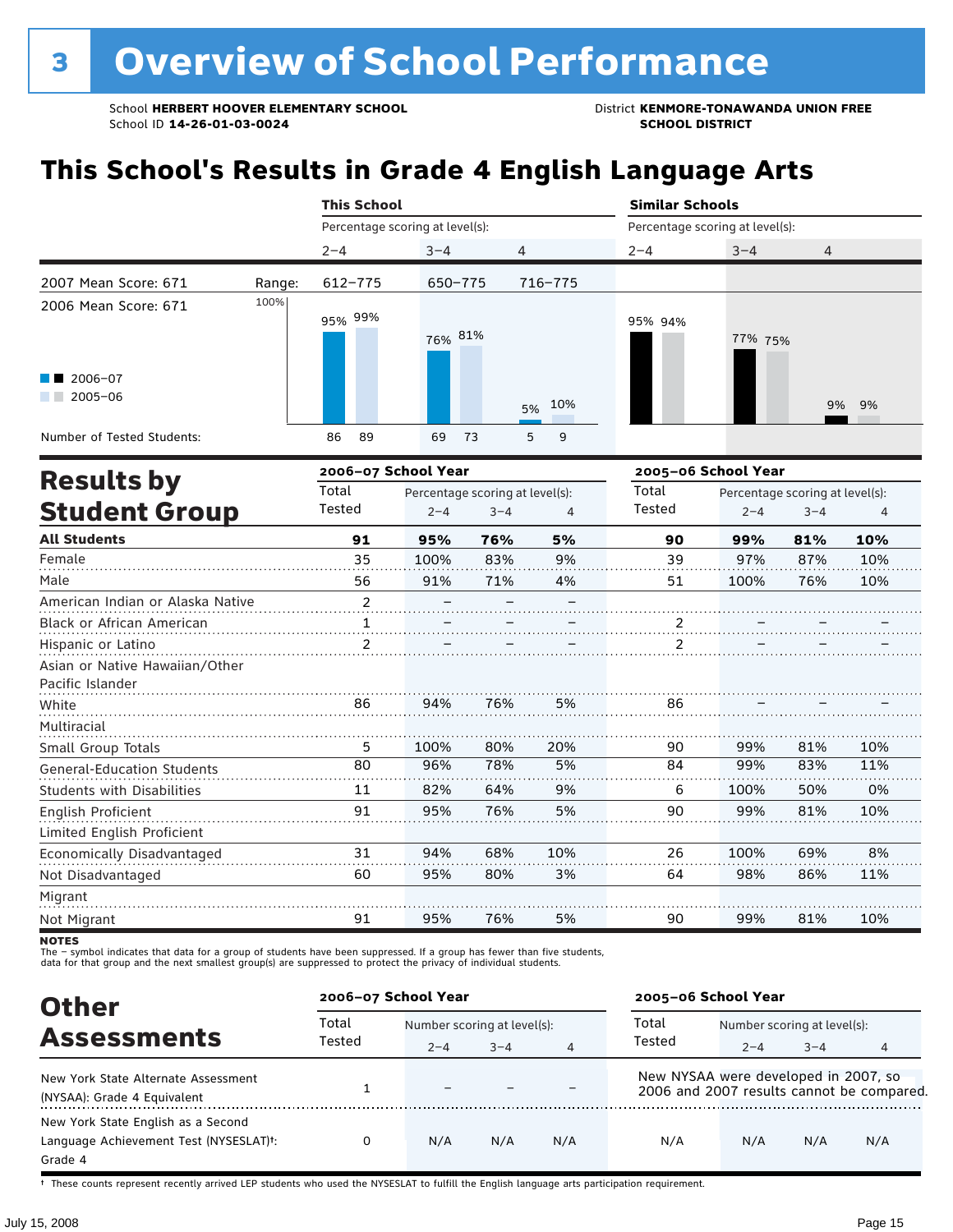# **This School's Results in Grade 4 Mathematics**

|                                           |        | <b>This School</b>              |          |            | <b>Similar Schools</b>          |         |         |  |  |
|-------------------------------------------|--------|---------------------------------|----------|------------|---------------------------------|---------|---------|--|--|
|                                           |        | Percentage scoring at level(s): |          |            | Percentage scoring at level(s): |         |         |  |  |
|                                           |        | $2 - 4$                         | $3 - 4$  | 4          | $2 - 4$                         | $3 - 4$ | 4       |  |  |
| 2007 Mean Score: 688                      | Range: | 622-800                         | 650-800  | 702-800    |                                 |         |         |  |  |
| 2006 Mean Score: 682                      | 100%   | 98% 97%                         | 90% 89%  |            | 96% 96%                         | 86% 85% |         |  |  |
| $\blacksquare$ 2006-07<br>2005-06<br>a ka |        |                                 |          | 33%<br>24% |                                 |         | 30% 27% |  |  |
| Number of Tested Students:                |        | 88<br>88                        | 81<br>81 | 30<br>22   |                                 |         |         |  |  |
|                                           |        |                                 |          |            |                                 |         |         |  |  |

|                                   |                | 2006-07 School Year |                                 |     | 2005-06 School Year |         |                                 |     |
|-----------------------------------|----------------|---------------------|---------------------------------|-----|---------------------|---------|---------------------------------|-----|
| <b>Results by</b>                 | Total          |                     | Percentage scoring at level(s): |     | Total               |         | Percentage scoring at level(s): |     |
| <b>Student Group</b>              | Tested         | $2 - 4$             | $3 - 4$                         | 4   | Tested              | $2 - 4$ | $3 - 4$                         | 4   |
| <b>All Students</b>               | 90             | 98%                 | 90%                             | 33% | 91                  | 97%     | 89%                             | 24% |
| Female                            | 34             | 100%                | 88%                             | 38% | 39                  | 95%     | 87%                             | 23% |
| Male                              | 56             | 96%                 | 91%                             | 30% | 52                  | 98%     | 90%                             | 25% |
| American Indian or Alaska Native  | $\overline{2}$ |                     |                                 |     |                     |         |                                 |     |
| <b>Black or African American</b>  |                |                     |                                 |     |                     |         |                                 |     |
| Hispanic or Latino                | $\mathcal{P}$  |                     |                                 |     | $\mathcal{P}$       |         |                                 |     |
| Asian or Native Hawaiian/Other    |                |                     |                                 |     |                     |         |                                 |     |
| Pacific Islander                  |                |                     |                                 |     |                     |         |                                 |     |
| White                             | 86             |                     |                                 |     | 87                  |         |                                 |     |
| Multiracial                       |                |                     |                                 |     |                     |         |                                 |     |
| Small Group Totals                | 90             | 98%                 | 90%                             | 33% | 91                  | 97%     | 89%                             | 24% |
| <b>General-Education Students</b> | 80             | 98%                 | 90%                             | 38% | 85                  | 98%     | 89%                             | 26% |
| <b>Students with Disabilities</b> | 10             | 100%                | 90%                             | 0%  | 6                   | 83%     | 83%                             | 0%  |
| English Proficient                | 90             | 98%                 | 90%                             | 33% | 91                  | 97%     | 89%                             | 24% |
| Limited English Proficient        |                |                     |                                 |     |                     |         |                                 |     |
| Economically Disadvantaged        | 31             | 97%                 | 90%                             | 16% | 27                  | 93%     | 85%                             | 26% |
| Not Disadvantaged                 | 59             | 98%                 | 90%                             | 42% | 64                  | 98%     | 91%                             | 23% |
| Migrant                           |                |                     |                                 |     |                     |         |                                 |     |
| Not Migrant                       | 90             | 98%                 | 90%                             | 33% | 91                  | 97%     | 89%                             | 24% |

**NOTES** 

| <b>Other</b>                                                       | 2006-07 School Year |                                        |      |                | 2005-06 School Year                                                               |         |                                        |  |  |
|--------------------------------------------------------------------|---------------------|----------------------------------------|------|----------------|-----------------------------------------------------------------------------------|---------|----------------------------------------|--|--|
| <b>Assessments</b>                                                 | Total<br>Tested     | Number scoring at level(s):<br>$2 - 4$ | $-4$ | $\overline{4}$ | Total<br>Tested                                                                   | $2 - 4$ | Number scoring at level(s):<br>$3 - 4$ |  |  |
| New York State Alternate Assessment<br>(NYSAA): Grade 4 Equivalent |                     | $\overline{\phantom{m}}$               |      |                | New NYSAA were developed in 2007, so<br>2006 and 2007 results cannot be compared. |         |                                        |  |  |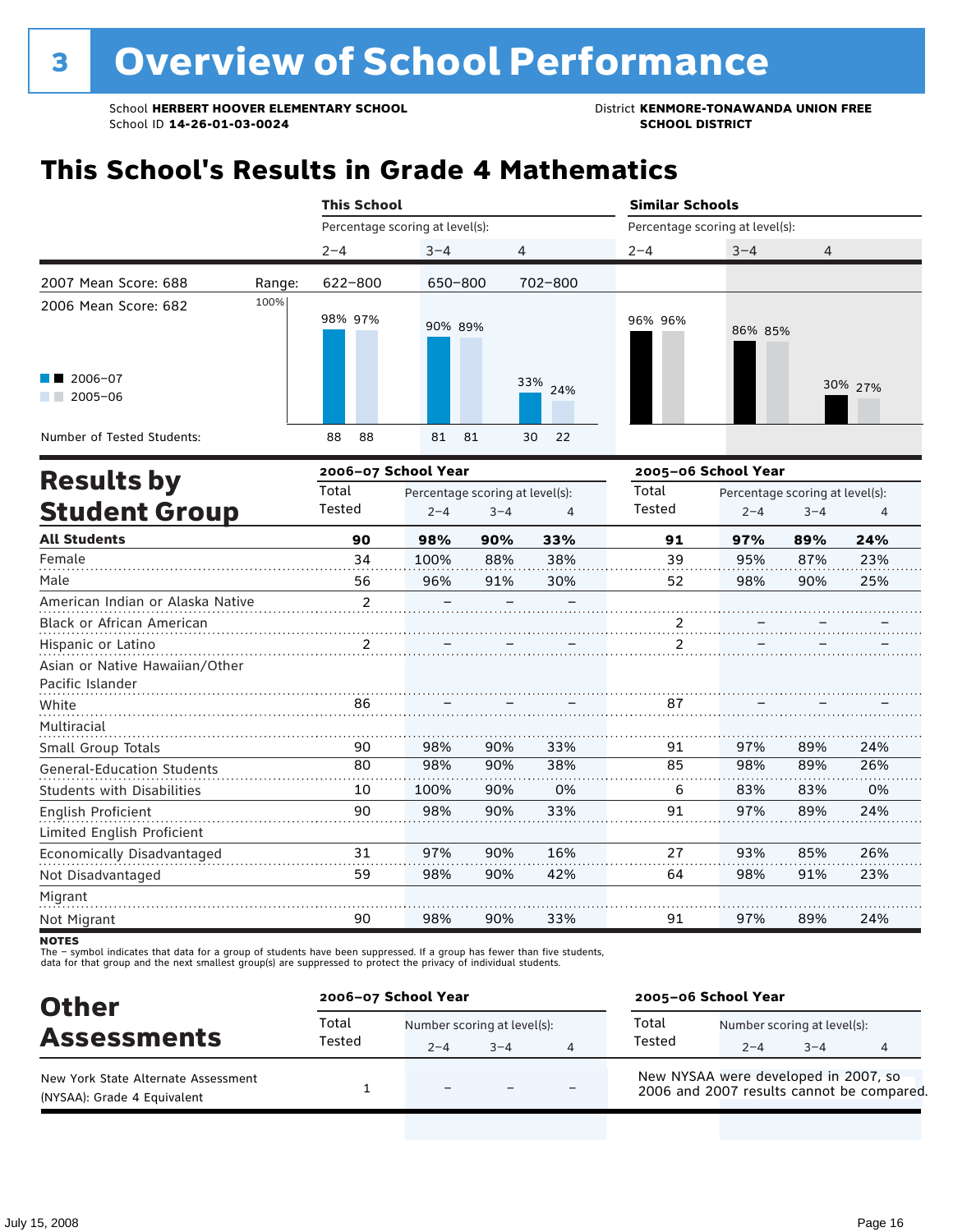## **This School's Results in Grade 4 Science**

| Percentage scoring at level(s):<br>Percentage scoring at level(s):<br>$2 - 4$<br>$3 - 4$<br>$2 - 4$<br>$3 - 4$<br>$\overline{4}$<br>4<br>2007 Mean Score: 87<br>$45 - 100$<br>$85 - 100$<br>$65 - 100$<br>Range: |         |
|------------------------------------------------------------------------------------------------------------------------------------------------------------------------------------------------------------------|---------|
|                                                                                                                                                                                                                  |         |
|                                                                                                                                                                                                                  |         |
|                                                                                                                                                                                                                  |         |
| 100%<br>2006 Mean Score: 85<br>99% 100%<br>99% 99%<br>97% 98%<br>95% 95%<br>71%<br>58%<br>$\blacksquare$ 2006-07<br>2005-06                                                                                      | 62% 61% |
| Number of Tested Students:<br>65<br>90<br>90<br>88<br>88<br>52                                                                                                                                                   |         |

|                                   |                | 2006-07 School Year |                                 | 2005-06 School Year |               |         |                                 |     |
|-----------------------------------|----------------|---------------------|---------------------------------|---------------------|---------------|---------|---------------------------------|-----|
| <b>Results by</b>                 | Total          |                     | Percentage scoring at level(s): |                     | Total         |         | Percentage scoring at level(s): |     |
| <b>Student Group</b>              | Tested         | $2 - 4$             | $3 - 4$                         | 4                   | Tested        | $2 - 4$ | $3 - 4$                         | 4   |
| <b>All Students</b>               | 91             | 99%                 | 97%                             | 71%                 | 90            | 100%    | 98%                             | 58% |
| Female                            | 34             | 100%                | 94%                             | 71%                 | 39            | 100%    | 100%                            | 51% |
| Male                              | 57             | 98%                 | 98%                             | 72%                 | 51            | 100%    | 96%                             | 63% |
| American Indian or Alaska Native  | $\overline{2}$ |                     |                                 |                     |               |         |                                 |     |
| <b>Black or African American</b>  |                |                     |                                 |                     |               |         |                                 |     |
| Hispanic or Latino                | $\mathcal{P}$  |                     |                                 |                     | $\mathcal{P}$ |         |                                 |     |
| Asian or Native Hawaiian/Other    |                |                     |                                 |                     |               |         |                                 |     |
| Pacific Islander                  |                |                     |                                 |                     |               |         |                                 |     |
| White                             | 87             |                     |                                 |                     | 86            |         |                                 |     |
| Multiracial                       |                |                     |                                 |                     |               |         |                                 |     |
| Small Group Totals                | 91             | 99%                 | 97%                             | 71%                 | 90            | 100%    | 98%                             | 58% |
| <b>General-Education Students</b> | 80             | 99%                 | 96%                             | 73%                 | 84            | 100%    | 98%                             | 60% |
| <b>Students with Disabilities</b> | 11             | 100%                | 100%                            | 64%                 | 6             | 100%    | 100%                            | 33% |
| English Proficient                | 91             | 99%                 | 97%                             | 71%                 | 90            | 100%    | 98%                             | 58% |
| Limited English Proficient        |                |                     |                                 |                     |               |         |                                 |     |
| Economically Disadvantaged        | 32             | 97%                 | 94%                             | 59%                 | 27            | 100%    | 93%                             | 41% |
| Not Disadvantaged                 | 59             | 100%                | 98%                             | 78%                 | 63            | 100%    | 100%                            | 65% |
| Migrant                           |                |                     |                                 |                     |               |         |                                 |     |
| Not Migrant                       | 91             | 99%                 | 97%                             | 71%                 | 90            | 100%    | 98%                             | 58% |

**NOTES** 

| <b>Other</b>                                                       | 2006-07 School Year |                                        |      |   | 2005-06 School Year                                                               |                                        |         |  |
|--------------------------------------------------------------------|---------------------|----------------------------------------|------|---|-----------------------------------------------------------------------------------|----------------------------------------|---------|--|
| <b>Assessments</b>                                                 | Total<br>Tested     | Number scoring at level(s):<br>$2 - 4$ | $-4$ | 4 | Total<br>Tested                                                                   | Number scoring at level(s):<br>$2 - 4$ | $3 - 4$ |  |
| New York State Alternate Assessment<br>(NYSAA): Grade 4 Equivalent |                     | $\equiv$                               |      |   | New NYSAA were developed in 2007, so<br>2006 and 2007 results cannot be compared. |                                        |         |  |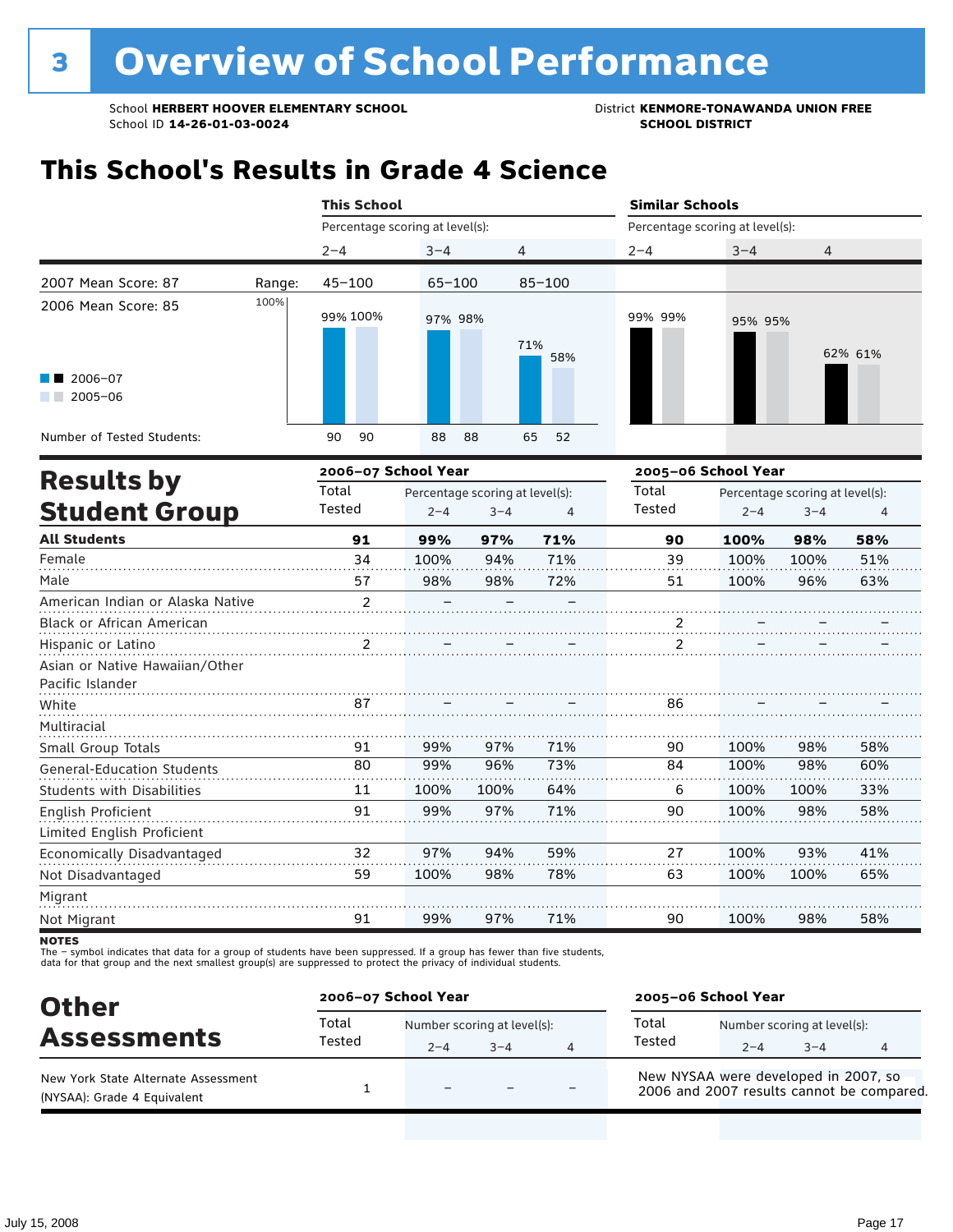# **This School's Results in Grade 5 English Language Arts**

|                                  |        | <b>This School</b> |                                 |                                 |                      | <b>Similar Schools</b>          |                                 |         |        |  |
|----------------------------------|--------|--------------------|---------------------------------|---------------------------------|----------------------|---------------------------------|---------------------------------|---------|--------|--|
|                                  |        |                    | Percentage scoring at level(s): |                                 |                      | Percentage scoring at level(s): |                                 |         |        |  |
|                                  |        | $2 - 4$            | $3 - 4$                         | 4                               |                      | $2 - 4$                         | $3 - 4$                         | 4       |        |  |
| 2007 Mean Score: 673             | Range: | 608-795            | 650-795                         |                                 | $711 - 795$          |                                 |                                 |         |        |  |
| 2006 Mean Score: 674             | 100%   | 100% 96%           | 84% 85%                         |                                 |                      | 98% 96%                         | 78% 75%                         |         |        |  |
| 2006-07<br>$2005 - 06$           |        |                    |                                 |                                 | 14%<br>8%            |                                 |                                 |         | 8% 13% |  |
| Number of Tested Students:       |        | 91<br>81           | 76                              | 71                              | 12<br>$\overline{7}$ |                                 |                                 |         |        |  |
| <b>Results by</b>                |        |                    | 2006-07 School Year             |                                 |                      |                                 | 2005-06 School Year             |         |        |  |
|                                  |        | Total              |                                 | Percentage scoring at level(s): |                      |                                 | Percentage scoring at level(s): |         |        |  |
| <b>Student Group</b>             |        | Tested             | $2 - 4$                         | $3 - 4$                         | 4                    | Tested                          | $2 - 4$                         | $3 - 4$ | 4      |  |
| <b>All Students</b>              |        | 91                 | 100%                            | 84%                             | 8%                   | 84                              | 96%                             | 85%     | 14%    |  |
| Female                           |        | 41                 | 100%                            | 83%                             | 7%                   | 39                              | 95%                             | 82%     | 15%    |  |
| Male                             |        | 50                 | 100%                            | 84%                             | 8%                   | 45                              | 98%                             | 87%     | 13%    |  |
| American Indian or Alaska Native |        |                    |                                 |                                 |                      | 1                               |                                 |         |        |  |
| Black or African American        |        |                    |                                 |                                 |                      | 5                               |                                 |         |        |  |
| Hispanic or Latino               |        | $\mathcal{P}$      |                                 |                                 |                      |                                 |                                 |         |        |  |
| Asian or Native Hawaiian/Other   |        |                    |                                 |                                 |                      |                                 |                                 |         |        |  |

|           | 78 | 97%  | 86% | 14% |
|-----------|----|------|-----|-----|
|           |    |      |     |     |
| 84%<br>8% | 6  | 83%  | 67% | 17% |
| 89%<br>8% | 73 | 100% | 89% | 16% |
| 25%<br>0% | 11 | 73%  | 55% | 0%  |
| 84%<br>8% | 84 | 96%  | 85% | 14% |
|           |    |      |     |     |
| 77%<br>8% | 24 | 96%  | 83% | 13% |
| 86%<br>8% | 60 | 97%  | 85% | 15% |
|           |    |      |     |     |
| 84%<br>8% | 84 | 96%  | 85% | 14% |
|           |    |      |     |     |

**NOTES** 

The – symbol indicates that data for a group of students have been suppressed. If a group has fewer than five students,<br>data for that group and the next smallest group(s) are suppressed to protect the privacy of individual

| <b>Other</b>                                                                            | 2006-07 School Year |         |                             |                | 2005-06 School Year                  |                             |         |                                           |
|-----------------------------------------------------------------------------------------|---------------------|---------|-----------------------------|----------------|--------------------------------------|-----------------------------|---------|-------------------------------------------|
|                                                                                         | Total               |         | Number scoring at level(s): |                |                                      | Number scoring at level(s): |         |                                           |
| <b>Assessments</b>                                                                      | Tested              | $2 - 4$ | $3 - 4$                     | $\overline{4}$ | Tested                               | $2 - 4$                     | $3 - 4$ |                                           |
| New York State Alternate Assessment<br>(NYSAA): Grade 5 Equivalent                      | 6                   | 6       | 6                           | 6              | New NYSAA were developed in 2007, so |                             |         | 2006 and 2007 results cannot be compared. |
| New York State English as a Second<br>Language Achievement Test (NYSESLAT)t:<br>Grade 5 |                     | N/A     | N/A                         | N/A            | N/A                                  | N/A                         | N/A     | N/A                                       |

† These counts represent recently arrived LEP students who used the NYSESLAT to fulfill the English language arts participation requirement.